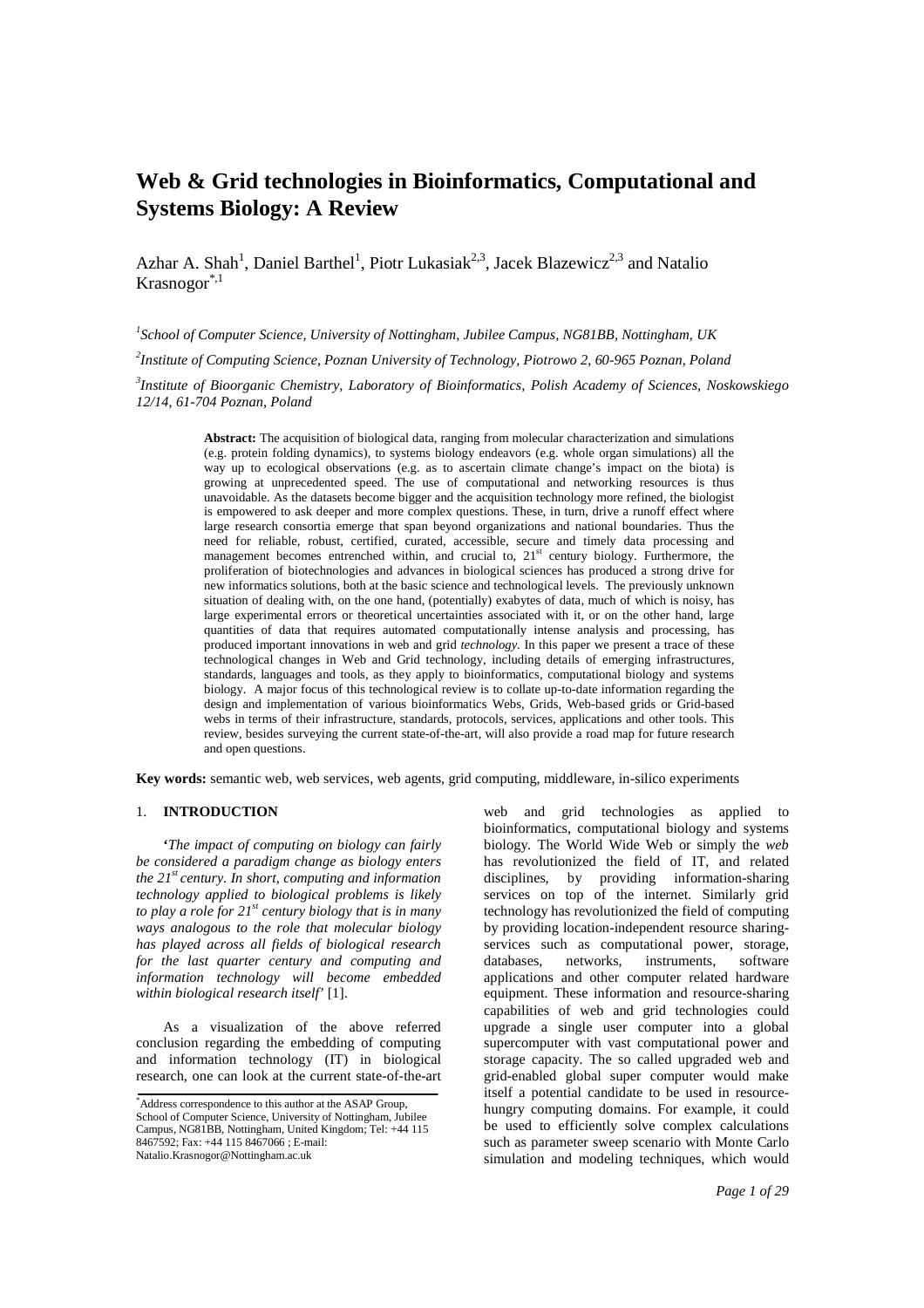normally require several days, months, years or even decades of execution time on a traditional single desktop processor.

A quick look at the literature reveals that web and grid technologies are continuously being taken up by the biological community as an alternate to traditional monolithic high performance computing mainly because of the inherent nature of biological resources (distributed, heterogeneous and CPU intensive), smaller financial costs, better flexibility, scalability and efficiency offered by the web and grid-enabled environment. An important factor that provides the justification behind the ever growing use of web and grid technologies in life sciences is the continuous and rapid increase in biological data production. It is believed that 'a typical gene laboratory can generate approximately 100 terabytes of information in a year' [2], which is considered to be equivalent to about 1 million encyclopedias. The problem of managing these rapidly growing large datasets is further compounded with their heterogeneous and distributed nature i.e. they differ from each other in terms of storage and access technologies and are dispersed throughout the world. Currently, there are no uniform standards, or at least not yet been adopted properly by the biological community as a whole, to deal with the diverse nature, type, location and storage formats of this data. On the other hand, in order to obtain the most comprehensive and competitive results, in many situations, a biologist may need to access several different types of data which are publicly available in more than 700 [3] biomolecular databases. One way to handle this situation would be to convert the required databases into a single format and then store it on a single storage device with extremely large capacity. Considering the tremendous size and growth of data this solution seems to be infeasible, inefficient and very costly. The application of Web and Grid technology provides an opportunity to standardize the access to these data in an efficient, automatic and seamless way through the use of appropriate DataGrid middleware technologies. These technologies include grid middleware specific Data Management Services (DMS), distributed storage environments such as Open Source Grid Services Architecture-Data Access and Integration (OGSA-DAI) (http://www.ogsadia.org) with Distributed Query Processing (OGSA-DQP), Storage Resource Broker (SRB) [4] and IBM DiscoveryLink [5] middleware etc.

Furthermore, it is also very common for a typical biological application that involves very complex analysis of large-scale datasets and other simulation related tasks to demand for high throughput computing power in addition to seamless access to very large biological datasets. The traditional approach towards this solution was to purchase

extremely costly special-purpose super computers or dedicated clusters. This type of approach is both costly somewhat limited as it locks the type of computing resources. Another problem associated with this approach would be that of poor utilization of very costly resources, i.e. if a particular application finishes its execution then the resources could remain idle. Grid technology on the other hand provides more dynamic, scalable and economical way of achieving as much computing power as needed through computational grid infrastructures connected to a scientist's desktop machine. There are many institutional, organizational, national and international Data/Computational/Service Grid testbeds and well established production grid environments which provide these facilities free of charge to their respective scientific communities. Some of these projects include Biomedical Research Informatics Delivered by Grid Enabled Services(BRIDGES) (http://www.brc.dcs.gla.ac.uk/projects/), Enabling Grids for E-scienceE project (EGEE) ( http://public.eu-egee.org), Biomedical Informatics Research Network project (BIRN) (http://www.nbirn.net), National Grid Service UK (http://www.ngs.ac.uk), OpenBioGrid Japan [6], SwissBioGrid [7], Asia Pacific BioGrid (http://www.apgrid.org), North Carolina BioGrid (http://www.ncbiotech.org), KidneyGrid [8], Virtual Laboratory for drug design on World Wide Grid [9] etc. All these projects consist of an internet based interconnection of a large number of pre-existing individual computers or dedicated clusters located at various distributed institutional and organizational sites that are part of the consortium.

Some other large scale bioinformatics grid projects have provided a platform where a biologist can design and run complex in-silico experiments by combing several distributed and heterogeneous resources that are wrapped as web-services. Examples of these are myGrid [10, 11], BioMOBY [12-14], Seqhound (http://www.blueprint.org /seqhound) and Biomart (http://www.biomart.org) etc., which allow for the automatic discovery and invocation of many bioinformatics applications, tools and databases such as EMBOSS [15] suite of bioinformatics applications and some other publicly available services from the National Center for Biomedical Informatics (NCBI) (http://www.ncbi. nlm.nih.gov) and European Bioinformatics Institute (EBI) (http://www.ebi. ac.uk). These projects also provide some special toolkits with necessary application programming interfaces (APIs), which could be used to transform any legacy bioinformatics application into a web-service that can be deployed on their platforms. The availability of these BioGrid projects brought into sharp focus the need for better user interfaces as to provide the biologist with easier access to these web/grid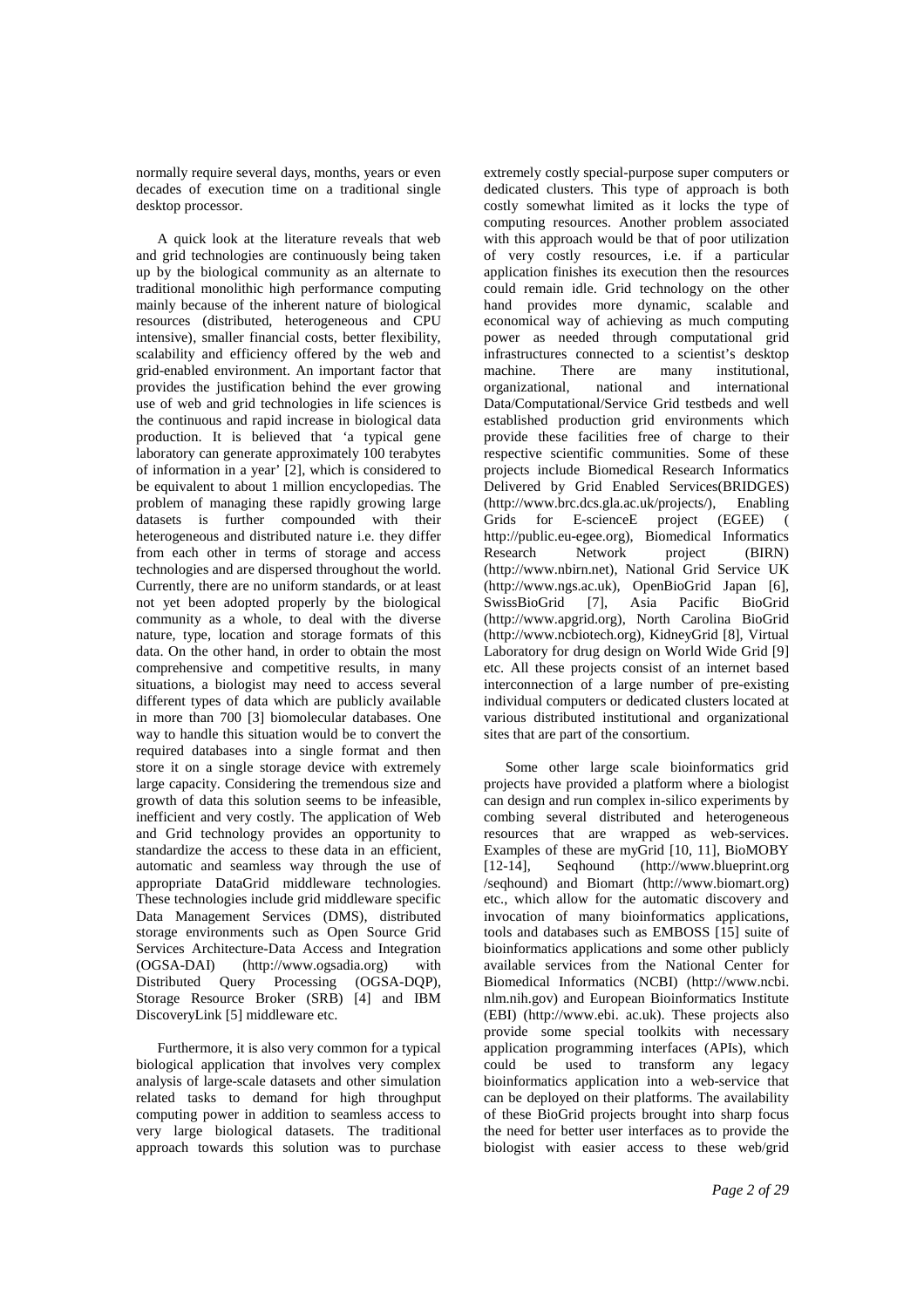resources. This has led to the development of various web based interfaces, portals, workflow management systems, problem solving environments, frameworks, application programming environments, middleware toolkits, data and resource management approaches along with various ways of controlling grid access and security. This review attempts to provide an up-todate coherent and curated overview of the most recent advances in these technologies as applied to life sciences. The review aims at providing a complementary source of additional information to some previous reviews in this field such as [16, 17].

The organization of the paper is as follows: *section 2* presents an overview of the state-of-the-art on web and grid technologies focusing on the direction of progress of each technology and how they are becoming part and parcel of life sciences. Fig. (**2**) provides a pictorial representation of this progress and some of its components are crossreferenced (*Ctrl+Click*) with corresponding subsections that provide further details. Similarly, Fig. (**4**) provides an overview of the major grid technologies used at different levels of grid architecture. Main components of this figure are also cross-referenced to corresponding sub-sections for further details. *Section 3* describes the architecture, implementation and services provided by a selection of *'flagship'* projects. The idea is to present some success stories with brief architectural details that could provide the basic building blocks to a researcher interested in the further exploration and utilization of web and grid technologies in life sciences. *Section 4* presents the analysis of the reviewed literature with a clear indication of certain key open problems with the existing technological approaches and provides a roadmap and open questions for the future. Finally, *section 5* provides the concluding remarks.

#### **2. STATE-OF-THE-ART OVERVIEW**

Among the many advances that the computational sciences have provided to the life sciences, the proliferation of web and grid technologies is one of the most conspicuous. Driven by the demands of biological research these technologies have moved from their classical and somewhat static architectures to more dynamic and service-oriented ones. The direction of current development in these technologies is coalescing towards an integrated and unified Web-based grid service [18] or Grid-based web service environment (see Fig. (**2**)). Accompanying this rapid growth, a huge diversity of approaches to implementation and deployment routes have been investigated in relation to the use of various innovative web and grid technologies for the solution of problems related to life sciences. This section provides an overview of

some of these works. The organization of this section follows a hierarchy as shown in Fig. (**1**).

#### **2.1. Application of Web Technologies in Life Sciences**

As can be observed from Fig. (**2**), currently there are three main thrusts in the development of web technologies: Semantic-web, Web-services and webagents. The continuous growth of these technologies takes on a converging path giving rise to agent based semantic web services and web portals. These are analyzed bellow:

#### **2.1.1. Semantic Web Technology**

One of the most important limitations of the information shared through classical web technology is that it is only interpretable by human and hence it limits the automation required for more advanced and complex life science applications.

The basic purpose of semantic web technology is to eliminate this limitation by enabling the machine (computer) to interpret/understand the meaning (semantics) of the information and hence allow artificial intelligence based applications to carry out decisions autonomously. It does so by adding some important features to the basic information-sharing service provided by the classical web technology. These features provide a common format for interchange of data through some standard languages and data models such as XML (eXtensible Markup Language), RDF (Resource Description Framework) along with several variants of schema and semantic based markup languages such as, Web Ontology Language (OWL) and Semantic Web Rules-Language (SWRL) etc. Each of these languages and models have its own advantages and limitations. For example, Wang *et al.* [21] argues that although initially XML was used as a data standard for platform independent exchange and sharing of data, because of its basic syntactic and document-centric nature, it was found limited, especially for the representation of rapidly increasing and diverse *'omic' data .* Therefore, currently RDF along with some new variants of OWL such as OWL-Lite, OWL-DL and OWL-Full are being adopted as to implementation shown in Fig. (**3**). Various attempts towards the use of semantic web for life sciences have been reported in the literature mainly focusing on data/application integration, data provenance, knowledge discovery, machine learning and mining etc. For example, Sooho *et al.*[22] discusses the development of a semantic framework based on publicly available ontologies such as *GlycO* and *ProPreO* that could be used for modeling the structure and function of enzymes, glycans and pathways.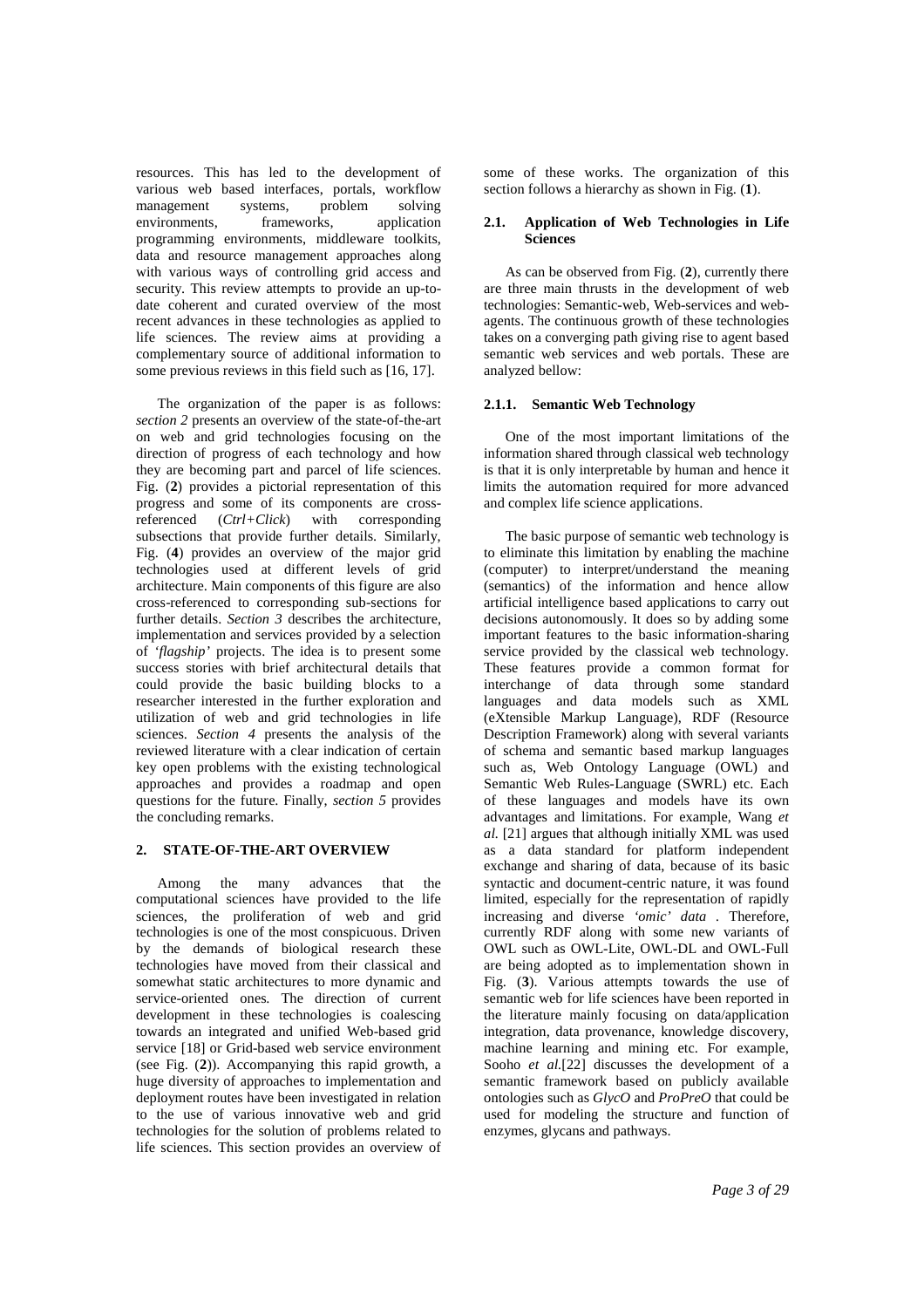

 **Fig. (1).** Hieratical Organization of the state-of-the-art overview

This framework uses a sublanguage of OWL called OWL-DL [23] to integrate extremely large (~500MB) and structurally diverse collection of biomolecules. While integrating the biological databases, an important problem that affects the process of integration is that of varying degree of inconsistencies between the databases. Because of this, there have also been certain efforts for providing some external semantic-based tools for the measurement of the degree of inconsistencies between different databases. One such effort is discussed by Chen *et al.* [24]. It describes an ontology-based method to determine if two databases are compatible. The database compatibility determination is based on the results of semantically matching the reference attributes though a mathematical function. Several practical examples have been demonstrated with encouraging results. This measure can be used as criteria to decide whether a particular database can be integrated or not and hence making the process of integration more efficient and reliable.

The autonomous and uniform integration, invocation and access to biological data and resources as provided by semantic web have also created an environment that supports the use of insilico experiments. Proper and effective use of Insilico experiments requires the maintenance of user specific provenance data such as record of goals, hypothesis, materials, methods, results and conclusions of an experiment. For example, Zhao *et al.* [25] showcases the design of a RDF based provenance log for a typical in-silico experiment that performs DNA sequence analysis as a part of myGrid [10, 11] middleware services. The authors have reported the use of Life Science Identifiers (LSIDs) for achieving location independent access to distributed data and meta-data resources.

Similarly, RDF and OWL have been used for associating uniform semantic information and relationships between resources, while Haystack [26], a semantic web browser, has been used for delivering the provenance-based web pages to the end-user. The use of RDF model as compared to XML provides more flexible and graph-based resource description with location independent resource identification through URIs (Universal Resource Identifier).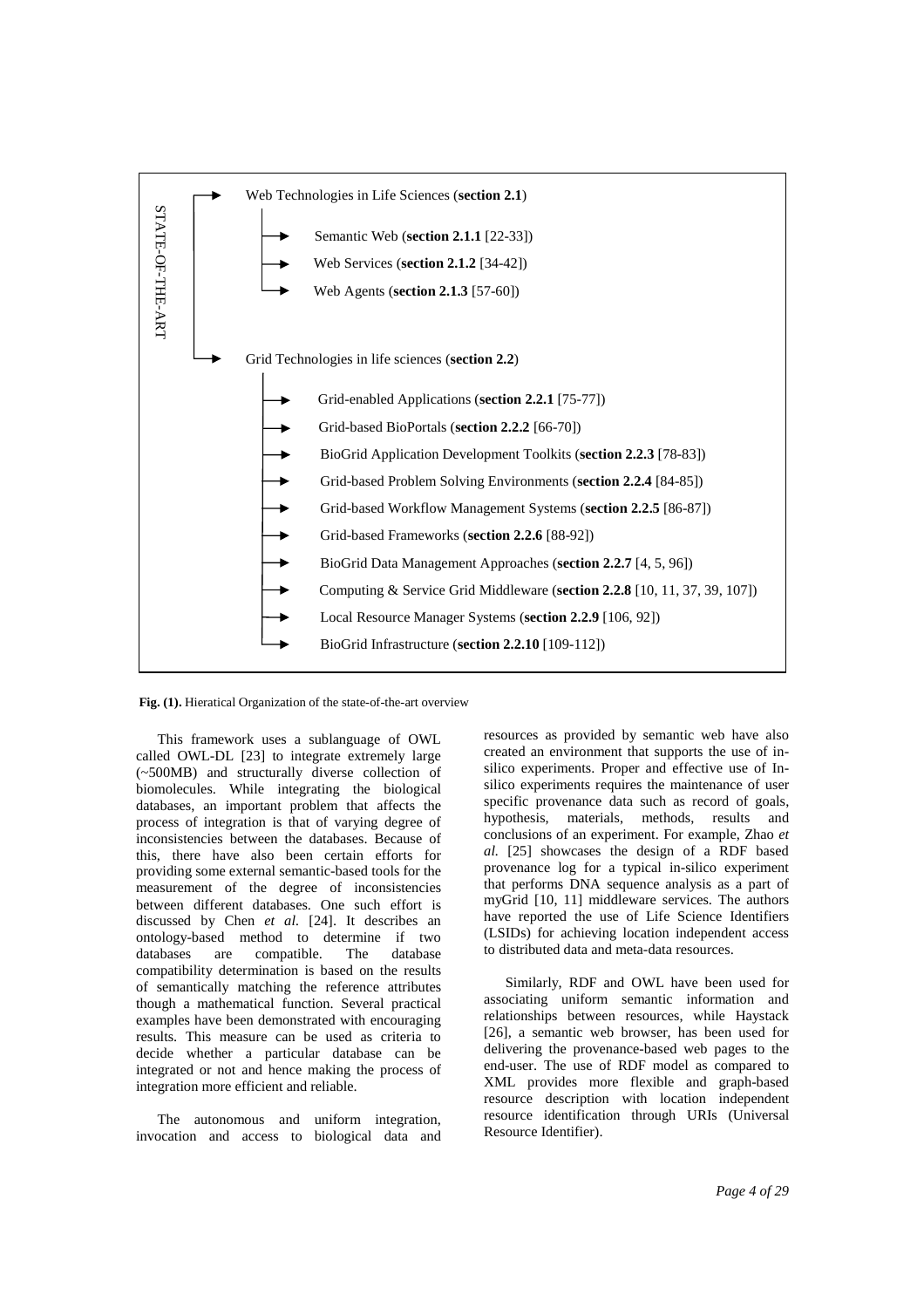

**Fig. (2**). Review of technological infrastructure for life sciences: Classical HTML based web started in 1991 and traditional Globus based grid was introduced by Ian Foster in 1997. With the introduction and development of semantic web, webservices and web agents in and after 2001, the new web and grid technologies are being converged into a single uniform platform termed as 'service-oriented autonomous semantic grid' that could satisfy the needs of HT (high throughput) [19] experimentations in diverse fields of life sciences as depicted above.

There are various other significant contributions that illustrate the use of semantic web technology for the proper integration and management of data in the context of bioinformatics, computational biology and systems biology. For example, The Gene Ontology Consortium [27, 28], make use of semantic web technologies to provide a central gene ontology resource for unification of biological information. Ruttenberg *et al.* [29, 30] uses OWL-DL to develop a data exchange format that facilitates integration of biological pathway knowledge. Similarly, Whetzel et al. [31] and Navarange *et al.* [32] uses semantic web to provide a resource for the development of tools for microarray data acquisition and query according to the concepts specified in

Minimum Information About a Microarray Experiment (MIAME) standard [33]. Further information about some other semantic web and ontology based applications and tools for life sciences is presented in Table **1**.

#### **2.1.2. Web Service Technology**

Web-service technology further extends the capabilities of classical web and semantic web by allowing information and resources to be shared among machines even in a distributed heterogeneous environment (such as a grid environment). Therefore, applications developed as web services can easily *interoperate* with peer applications.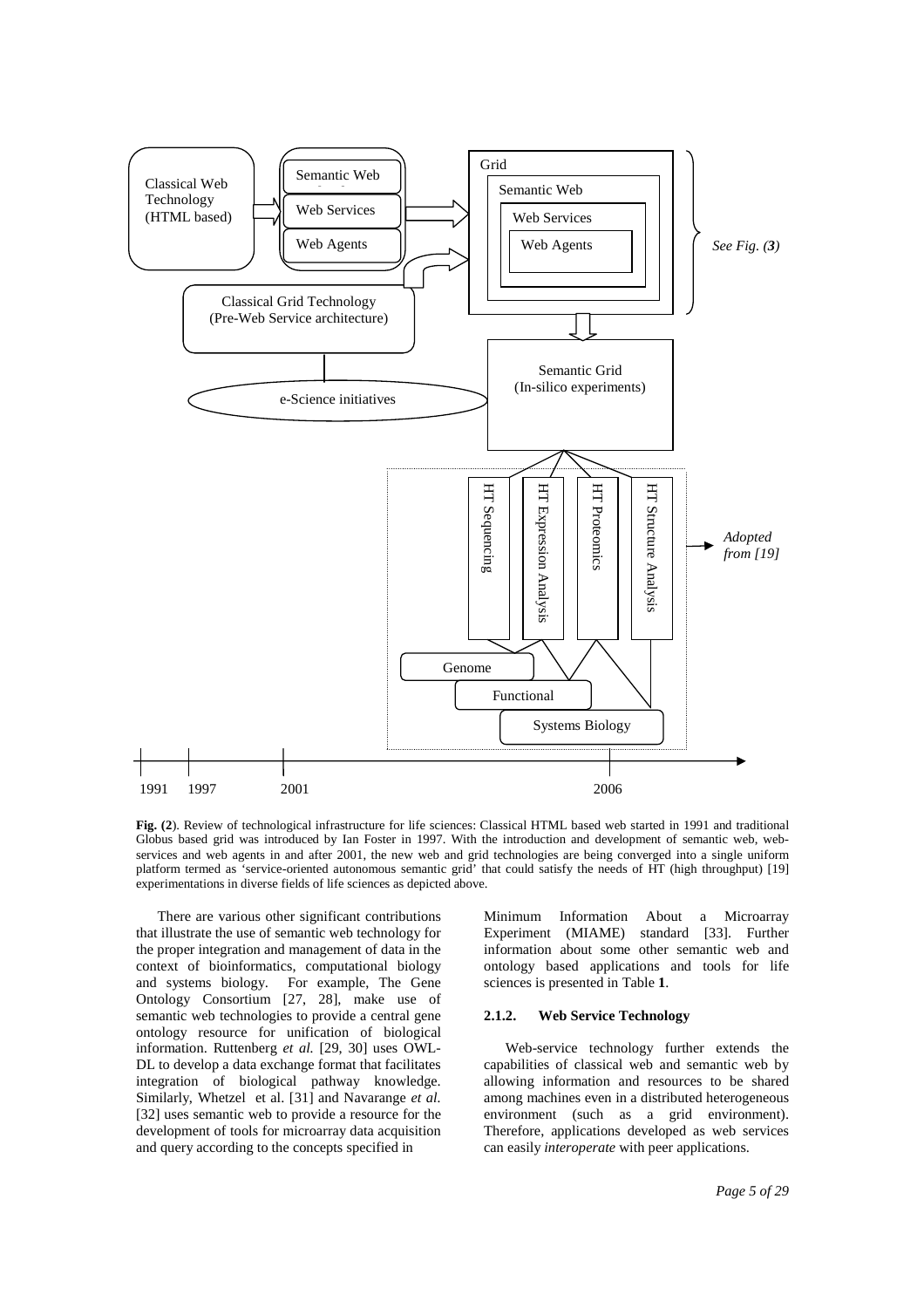

**Fig.( 3)** A Biologist view of classical (A) and semantic (B) web (Reproduced from [20])

Web services are defined through Web Service Description Language (WSDL) and deployed and discovered through Universal Description, Discovery and Integration (UDDI) protocol. They can exchange XML based messages through Simple Object Access Protocol (SOAP) over different computer platforms. Furthermore, with the introduction of Web Service Resource Framework (WSRF), now web services have become more capable of storing the state information during the execution of a particular transaction.

These features of web-services have made them extremely important to be applied to life science domain. Today many life science applications are being developed as web services. For example, the National Center for Biotechnology Information (NCBI) provides a wide range of biological databases and analytical tools as web services such as all the Entrez e-utilities including EInfo, ESearch, EPost, ESummary, EFetch, ELink, MedLine, and PubMed. Similarly, the European Institute for Bioinformatics (EBI) provides many biological resources as web services such as SoapLab, WSDbfetch, WSfasta, WSBLast, WSInterProScan, EMBOSS amongst others. A comprehensive list of all publicly available and accessible biological web services developed by different organizations,

institutions and groups can be found at myGrid website (http://taverna.sourceforge.net).

All these web services can be used as part of complex application specific programs. IBM provides WebSphere Information Integrator (WS II) as an easy way for developers to integrate individual web-service components into large programs. As an example, North Carolina BioGrid [34] in collaboration with IBM uses web services to integrate several bioinformatics applications to high performance grid computing environment. This BioGrid also provides a tool (*WSDL2Perl)* to facilitate the wrapping of Perl based legacy bioinformatics applications as web services. Other open source projects that provide registry, discovery and use of web services for bioinformatics, computational biology and systems biology include BioMOBY [12-14], myGrid [10, 11], and caBIG (https://cabig.nci.nih.gov/) etc.

The integration and interoperatibility of distributed and heterogeneous biological resources through web services has opened an important niche for data mining and knowledge discovery. For example, Hahn U *et al.* [35] introduces web based reusable text mining middleware services.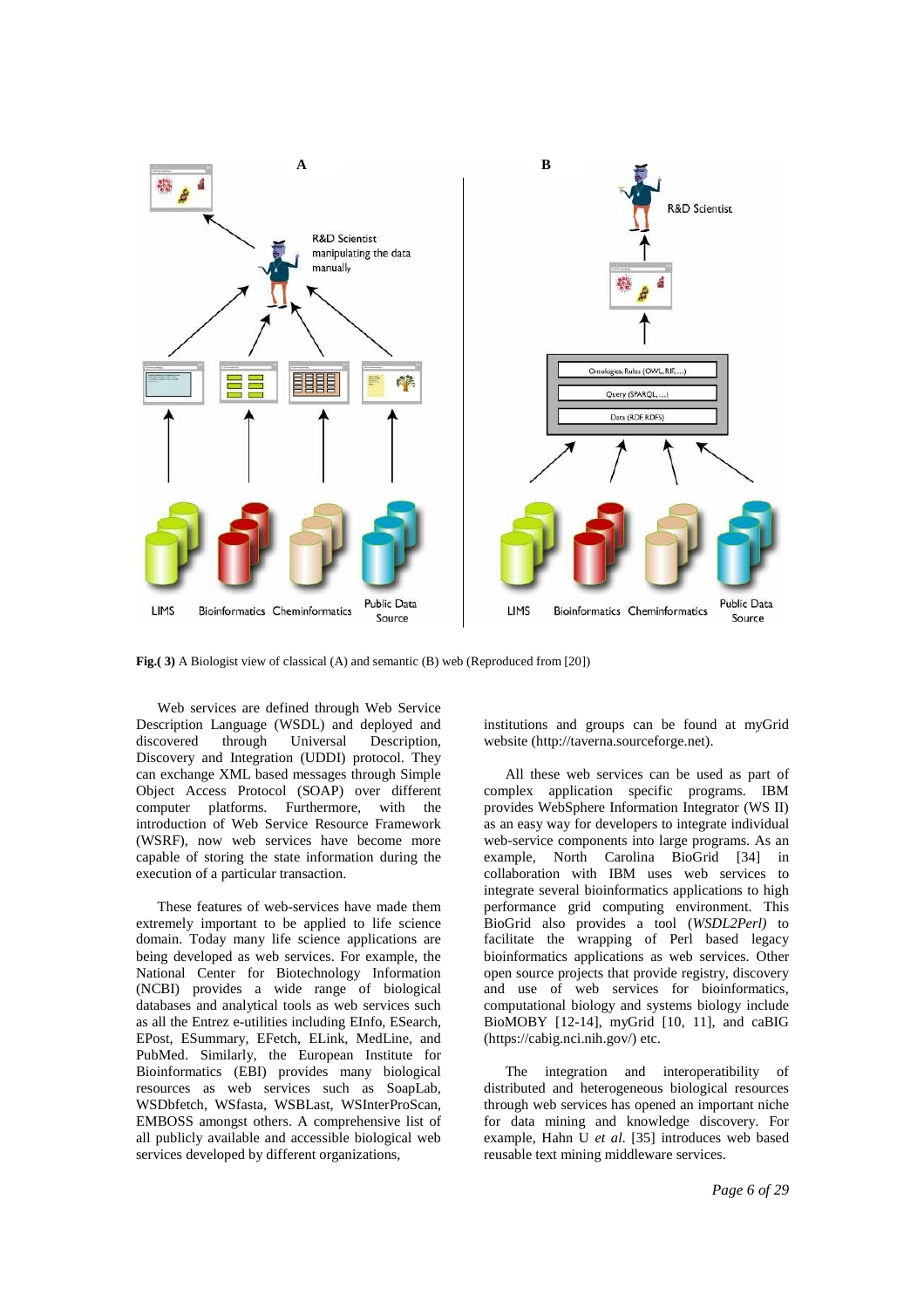# **Table 1: Semantic-web and ontology based resources for life science**

| <b>Semantic web based</b><br>application/tool | <b>Full Name and source</b>                                                                                                  | Usage                                                                                          |
|-----------------------------------------------|------------------------------------------------------------------------------------------------------------------------------|------------------------------------------------------------------------------------------------|
| BioPAX [43, 44]                               | <b>Biological Pathway Exchange</b><br>http://www.biopax.org/                                                                 | Data exchange format for biological<br>pathway data                                            |
| <b>MGED</b> [45, 46]                          | Microarray for Gene Expression Data<br>http://www.mged.org/                                                                  | Data standard for Systems Biology                                                              |
| <b>TAMBIS</b> [47]                            | <b>Transparent Access to Multiple Bioinformatics</b><br><b>Information Sources</b><br>http://img.cs.man.ac.uk/tambis         | <b>Biological Data Integration</b>                                                             |
| caCORE SDK [48]                               | Software Development Kit for cancer informatics<br>http://ncicb.nci.nih.gov/infrastructure/cacoresdk                         | Semantically integrated<br>bioinformatics software system                                      |
| <b>AutoMed Toolkit [49]</b>                   | AutoMatic Generation of Mediator Tools for<br>Heterogeneous Data Integration<br>http://www.doc.ic.ac.uk/automed/             | Tools for assisting transformation<br>and integration of distributed data                      |
| Gaggle [50]                                   | Gaggle<br>http://gaggle.systemsbiology.org/docs/                                                                             | An integrated environment for<br>systems biology                                               |
| <b>EcoCyc</b> [51]                            | Encyclopedia of Escherichia coli K-12 Genes and<br>Metabolism<br>http://ecocyc.org/                                          | Molecular catalog of the <i>E. coli</i> cell                                                   |
| <b>SBML</b> [52]                              | Systems Biology Markup Language<br>http://sbml.org/index.psp                                                                 | Computer-readable models of<br>biochemical reaction networks.                                  |
| <b>CellML</b> [53]                            | Cell Markup Language<br>http://www.cellml.org/                                                                               | Storage and exchange of computer-<br>based mathematical models for<br>biomolecular simulations |
| OBO [54]                                      | Open Biomedical Ontology<br>http://obo.sourceforge.net/                                                                      | Open source controlled-vocabularies<br>for different biomedical domains                        |
| GO [28]                                       | Gene Ontology<br>http://www.geneontology.org/                                                                                | Controlled-vocabulary for genes                                                                |
| <b>GMOD</b> [55]                              | Generic Model Organism Database<br>An integrated organism database<br>http://www.gmod.org/home                               |                                                                                                |
| PSI-MI [56]                                   | Proteomics Standards Initiative: Molecular<br>Data standard for proteomics<br>Interactions<br>http://psidev.sourceforge.net/ |                                                                                                |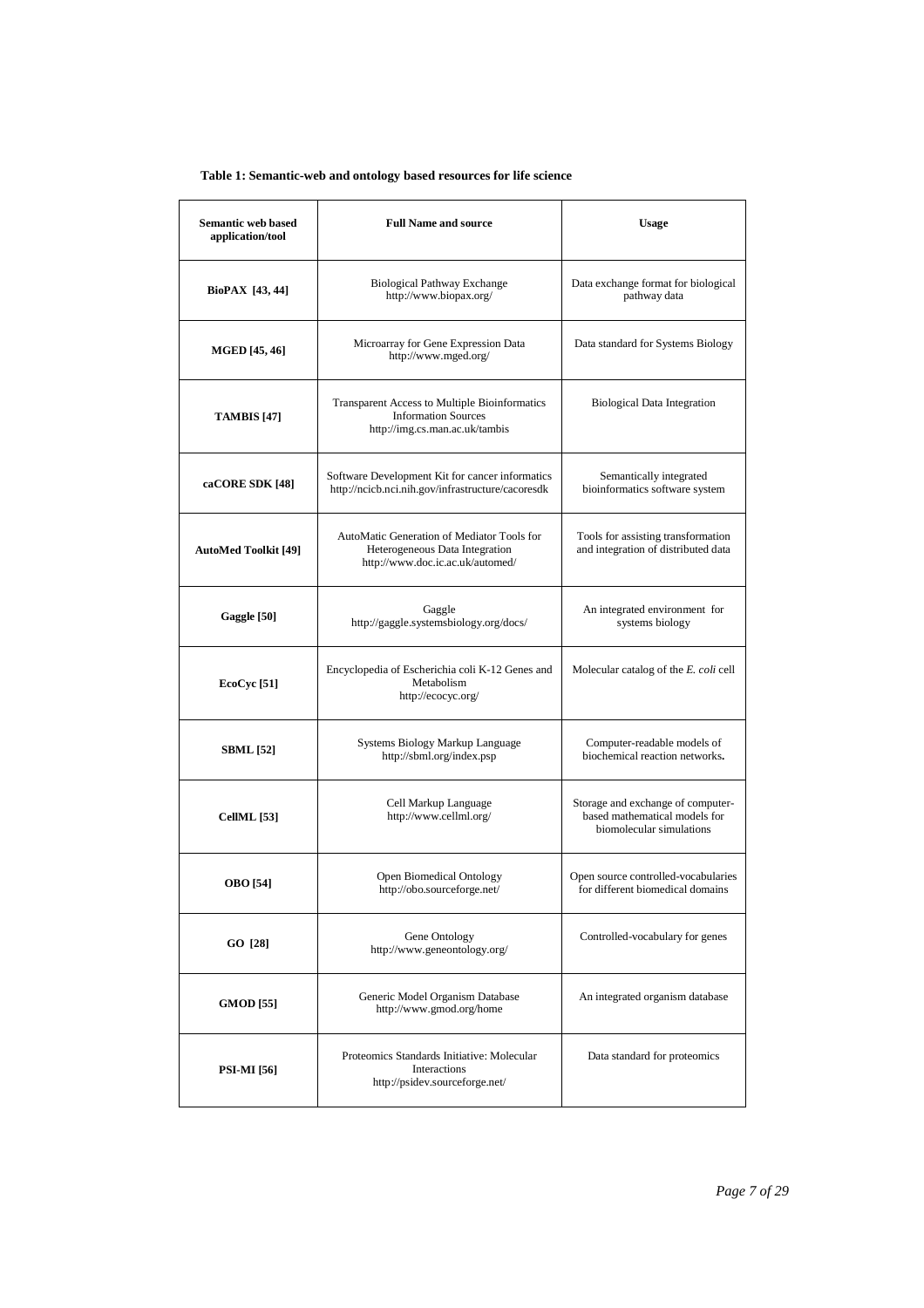These services could be used for medical knowledge discovery. The middleware provides a Java based API for clients to call searching and mining services. Similarly, Hong *et al.* [36] uses web services for the implementation of a microarray data mining system for drug discovery.

Due to the success of web services to provide flexible, evolvable and scalable architectures with interoperability, between heterogeneous applications and platforms, the grid middleware is also being transformed from its pre-Web Service versions to the new ones based on Web Services. There are several initiatives in this direction such as Globus [37], an open source grid middleware, has adopted web service architecture in its current version of Globus Toolkit 4, the EGEE project is also moving from its pre-web service middleware LCG2 [38] to a new web service based middleware gLite [39], and similarly ICENI [40] and myGrid which are also adopting the web services through the use of *Jini*, *OGSI*, *JXTA* and other technologies [41, 42].

#### **2.1.3. Agent-based Semantic Web-services**

Agents are described as software components that exhibit autonomous behavior and are able to communicate with their peers in a semantically defined high-level language such as FIPA-ACL (Foundation of Intelligent Physical Agents- Agents Communication Language). Since the main focus of agent technology is to enable the software components to perform certain tasks on behalf of the user, this somewhat relates and supports the goals of web-services technology and hence the two technologies have started converging towards the development of more *autonomous web-services* that exhibits the behavior of both web-services as well as agents.

There have been many attempts regarding the use of agents in bioinformatics, computational biology and systems biology. Merelli *et al.* [57], reports the use of agents for the automation of bioinformatics tasks and processes, Phylogenetic analysis of diseases, protein secondary structure prediction, stem cell analysis, and simulation among others. In their paper, the authors also highlight key open challenges in agents research: analysis of mutant proteins, laboratory information management system (LIMS), cellular process modeling, formal and semi-formal methods in bioinformatics. Similarly the use of mobile agents for the development of a decentralized, self-organizing peer-to-peer grid computing architecture for computational biology has been demonstrated in [66] and is further discussed in section 3.

Another important use of agents in combination with semantic web and web services lies in the provision of service-oriented semantic grid middleware. For example, *Luc et al.* [58], suggests the use of agents in myGrid [10, 11] middleware in order to best fit the ever-dynamic and open nature of biological resources. In particular they propose the use of agents for '*personalization, negotiation and communication'*. The personalization agent can act on behalf of the user to automatically provide certain preferences such as the selection of preferred resources for a workflow based in-silico experiment and other user related information. The user-agent can store these preferences and other user related information from previously conducted user activities and thus freeing the user from tedious repetitive interactions. The user-agent could also provide a point of contact for notification and other services requiring user interaction during the execution of a particular experiment. Other experiences related to the use of agents for biological data management and annotations have been discussed in [59, 60].

#### **2.2. Application of Grid Technologies in Life Sciences**

Since its inception, the main focus of grid technology has been to provide platform independent global and dynamic resource-sharing service in addition to co-ordination, manageability, and high performance. In order to best satisfy these goals, its basic architecture has undergone substantial changes to accommodate other emergent technologies. As shown in Fig. (**2**), the grid has moved from its initial static and pre-web service architecture to a more dynamic Web Service Resource Framework (WSRF) based Open Grid Service Architecture (OGSA) [61]. This architecture combines existing grid standards with emerging Service Oriented Architectures (SOAs) and web technologies in order to provide an innovative grid architecture known as *service-oriented semantic grid*. The main characteristics of this serviceoriented semantic grid would be to maintain intelligent agents that could act as software services (grid services) capable of performing well-defined operations and communicating with peer services through uniform standard protocols. This paradigm shift in the grid's architecture is deemed to have a significant impact on the usability of bioinformatics, computational biology and systems biology. This impact is evident from the very large number of literary contributions that report the experiences of using grid technologies for these domains. We have tried to summarize the findings of some of these contributions under the relevant categories of a typical BioGrid infrastructure. Some important components of a typical BioGird infrastructure are shown in Fig. (**4**). Following ten subsections present the detailed description of these components with related examples.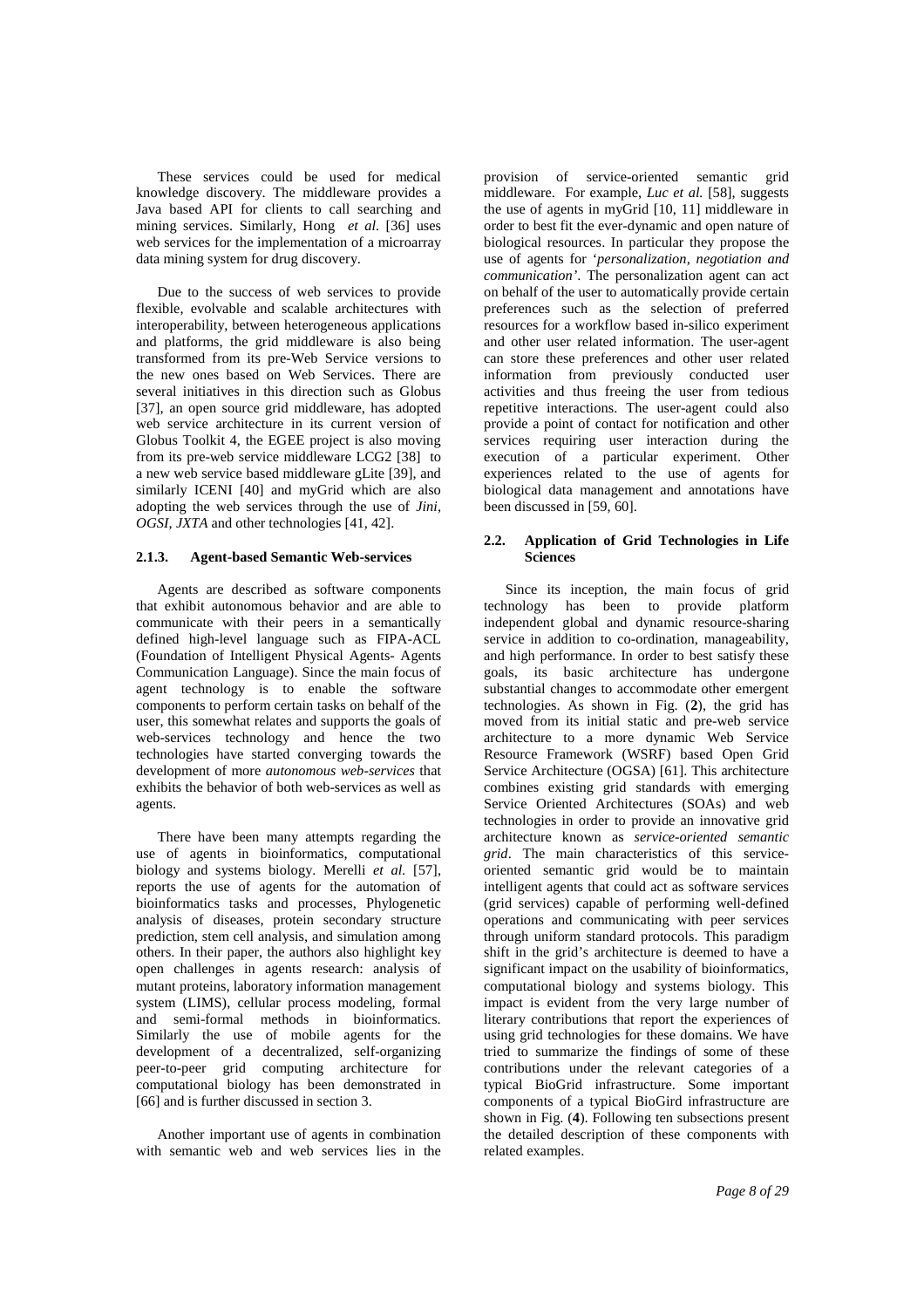

**Fig. (4**). Major components of a generic BioGrid infrastructure: application layer services help the user to design, execute, monitor and visualize the output of grid-enabled applications; middleware services provide access and management services for the use of physical layer resources; each site at physical layer has usually a pool of compute elements managed by some local resource manager system (LRMS) such as Sun Grid Engine (SGE), Portable Batch System (PBS), Load Sharing Facility (LSF), and Condor etc. (see subsections *2.2.1 to 2.2.10* for further details).

#### **2.2.1. Grid-enabled Applications and Tools**

The actual process of developing (writing the code), deploying (registering, linking and compiling), testing (checking the results and performing debugging if necessary) and executing (scheduling, coordinating and controlling) an application in a grid-based environment is far from trivial. Mainly, the difficulties faced by developers arise because of incapability of traditional software development tools and techniques to support the development of some sort of virtual application or workflows, whose components can run on multiple machines within heterogeneous and distributed environment like grid [62]. Despite of these difficulties there are several grid-enabled applications for life sciences [17], mostly developed by using either standard languages such as Java along with message passing interfaces (e.g.

MPICH/G) or web services. For example, Jacq *et. al.* [63] reports the deployment of various bioinformatics applications on the European Data Grid (EDG) testbed project. One of the deployed applications was *PhyloJava, a* GUI based application that calculates the polygenetic trees of a given genomic sequence using *fastDNAml* [64] algorithm. This algorithm uses *bootstrapping,* which is a reliable albeit computationally intensive technique that calculates the consensus from a large number of repeated individual tree calculations (about 500-1000 repeats). The *gridification* of this application was carried out at a granularity of 50 for a total of 1000 independent sequence comparison jobs (20 independent packets of 50 jobs each) and then merging the individual job results to get the final *bootstrapped* tree. The selection of the appropriate value of *granularity* depends upon the proper consideration of the overall performance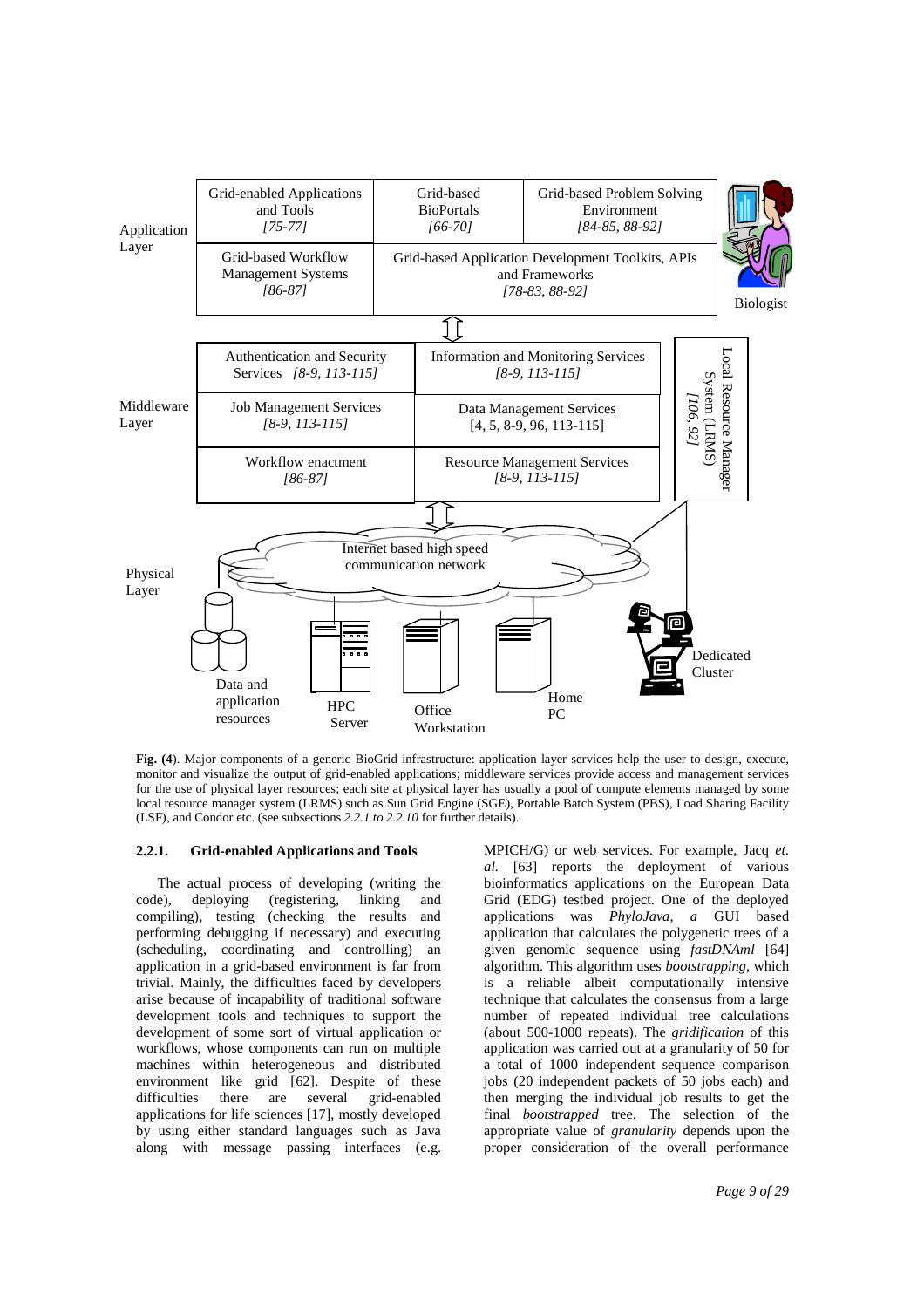because highly parallelized jobs can be hampered by resource brokering and scheduling times whereas poorly parallelized jobs would not give significant CPU time gain [63]. The execution of this gridified application on the EDG testbed required the installation of a Globus [37] based EDG user interface on a Linux RedHat Machine, the use of Job Description Language (JDL) and the actual submission of the parallel jobs through Java Jobs Submission Interface (JJSI). It is reported that the gridified execution of this application provided 14 times speedup compared against a non-grid based standalone execution. The deviation in gain from ideal (speed up of 20) is considered to be the effect of network and communication overhead (latencies). Similarly, the gridification of other applications such as a grid-enabled bioinformatics portal for protein sequence analysis, grid-enabled method for securely finding unique sequences for PCR primers, and gridenabled BLAST for orthology rules determination has also been discussed in [63] with successful and encouraging results. A brief description of some other grid-enabled applications is presented in Table **2**. Still there might be many other legacy applications that could take advantage of grid based resources; however, the migration of these applications to grid environment requires more sophisticated tools than what is currently available  $[65]$ .

#### **2.2.2. Grid-based BioPortals**

As mentioned above, the actual process of developing and deploying an individual application on grid requires significant level of expertise and considerable period of time. This issue hinders the usage of available grid infrastructures. Therefore, in order to enhance the use of different grid infrastructures, some individuals, groups, institution and organizations have started to provide the most frequently used and standard domain specific resources as grid-enabled services which can be accessed by any or authenticated researcher through a common browser based single-point-of-access, without the need of installing any additional software. In this context a grid portal is considered to be an extended web-based application server with the necessary software capabilities to communicate with the backend grid resources and services [66]. This type of environment provides full level of abstraction and makes it easy to exploit the potential of grid seamlessly.

Grid-based portals are normally developed using some publicly available grid portal construction toolkits such as GridPort Toolkit [67, 68], NinF Portal Toolkit [66], GridSphere (http://www. gridsphere.org), IBM WebSphere (http://www-306.ibm.com/software/websphere) etc. Most of these toolkits follow the Java portlet specification

(JSR 168) standard and thus make it easy for the developer to design the portal front-end and connect it to the backend resources through middleware services. For example, GridSphere [66], enables the developer to specify the requirements of the portal front-end (e.g. authentication, user interaction fields, job management, resources etc) in terms of a XML based file which automatically generates a JSP file (through Java bases XML parser), that provides an HTML based web page for front-end. Similarly, it provides some general-purpose Java Servlets that can communicate to grid-enabled backend applications and resources though Globus based *GridRPC* mechanism. The toolkit also helps the developer for the gridification of applications and resources needed at the backend. It is because of this level of ease for the creation of grid-based portals that in [69] it is claimed that *'portal technology has become critical for future implementation of the bioinformatics grids'*.

Another example is that of BRIDGES (http://www.brc.dcs.gla.ac.uk/projects/bridges) project which provides portal-based access to many biological resources (federated databases, analytical and visualization tools etc) distributed across all the major UK centers with appropriate level of authorization, convenience and privacy. It uses IBM WebSphere based portal technology, because of its '*versatility and robustness'*. The portal provides a separate workspace for each user that can be configured by the user as per requirements, and the configuration settings are stored using session management techniques. This type of environment can help in many important fields of life sciences such as the field of exploratory genetics that leads towards the understanding of complex disease phenotypes such as heart disease, addiction and cancer on the basis of analysis of data from multiple sources (e.g. model organism, clinical drug trials and research studies etc). Similarly [70], presents another instance of system that is easy to use, scalable and extensible, providing among others, secure, and authenticated access to standard bioinformatics databases and analysis tools such as nucleotide and protein databases, BLAST [71], CLUSTAL [72] etc. A common portal engine was developed with the reusable components and services from Open Grid Computing Environment Toolkit (OGCE) [73] that combine the components of different individual grid portal toolkits. This common portal engine was integrated with a biological application frame work by using PISE [74] (web interface generator for molecular biology). The portal provides access to around 200 applications related to molecular biology and also provides the way to add any other application through the description of a simple XML based file.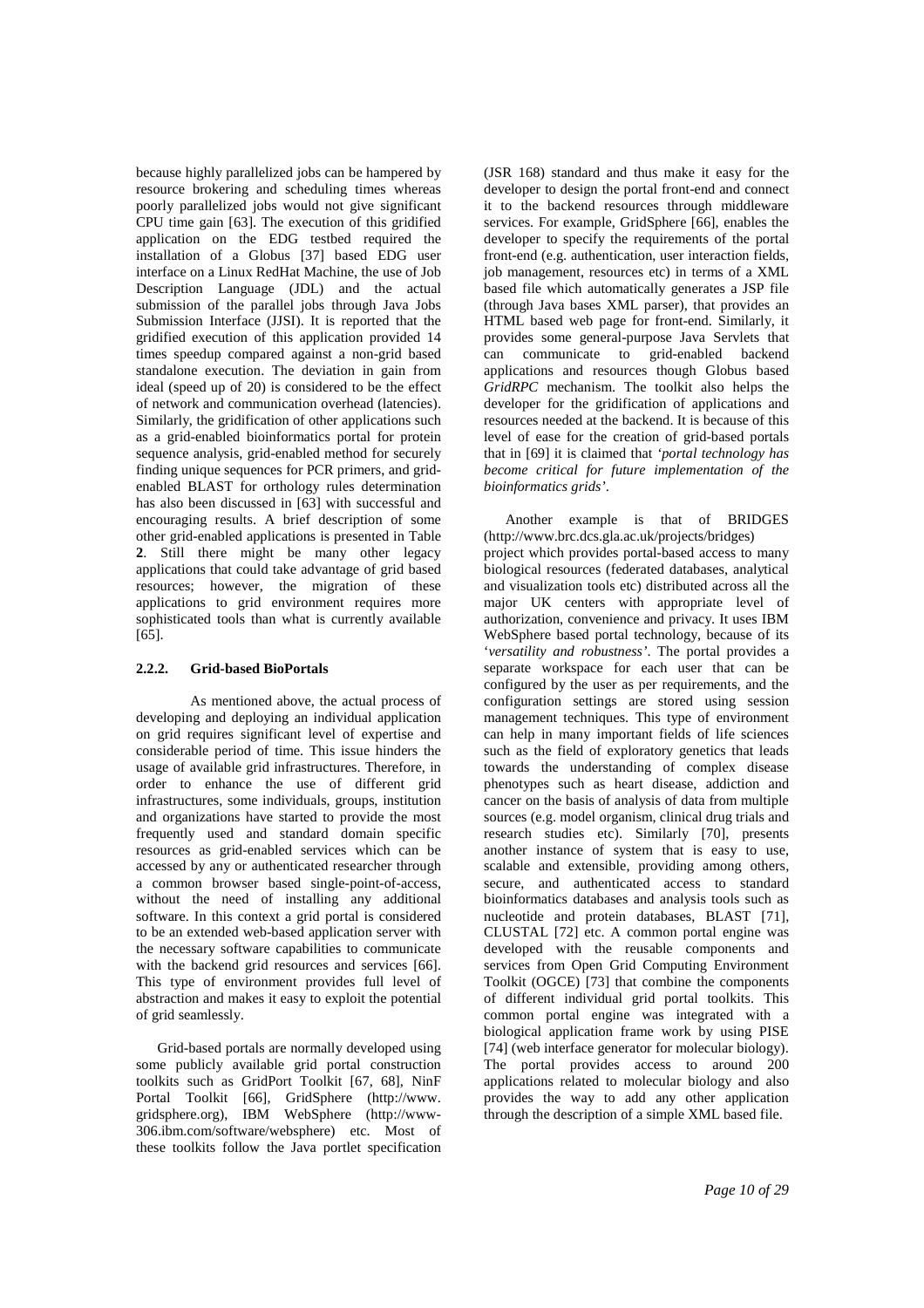Table 2. Examples of some Grid-enabled applications related to life sciences with the effect of *gridificatiton* 

| Grid-enabled application<br>Target/Developer                                                                                                                                                                                           | <b>Main Grid technologies</b>                                                                                                                                                                                                                      | <b>Effect of gridification</b>                                                                                                                                                                                                                       |
|----------------------------------------------------------------------------------------------------------------------------------------------------------------------------------------------------------------------------------------|----------------------------------------------------------------------------------------------------------------------------------------------------------------------------------------------------------------------------------------------------|------------------------------------------------------------------------------------------------------------------------------------------------------------------------------------------------------------------------------------------------------|
| <b>GADU/GNARE [75]</b><br>Target: Genome Analysis and<br>Database Update<br>Argonne's bioinformatics<br>group+Globus Alliance group<br>http://compbio.mcs.anl.gov                                                                      | Globus Toolkit and Condor/G for<br>۰<br>distributing DAG based workflows<br>GriPhyN Virtual Data System for<br>٠<br>workflow management.<br>User interface to standard databases<br>٠<br>(NCBI, JGI etc.) and analysis tools<br>(BLAST, PFAM etc.) | Analysis of 2314886 sequences on a single<br>2GHz CPU can take 1061 days<br>A grid with an average of 200 nodes took<br>only 8 days and 16 hours for the above<br>task.                                                                              |
| <b>MCell</b> [76]<br>Target: Computational biology<br>simulation framework based on<br>Monte Carlo algorithm<br>Pittsburgh Supercomputer Center<br>+ Salk Institute for Biological<br><b>Studies</b><br>http://www.mcell.cnl.salk.edu/ | Globus GRAM, SSH, NetSolve, PBS for<br>٠<br>remote job starting/monitoring<br>GrdiFTP and scp for moving application<br>٠<br>data to grid<br>Java based GUI, Relational Database<br>٠<br>(Oracle), Adoptive scheduling                             | A typical r_disk MCell simulation on a<br>٠<br>single 1.5 GHz CPU can take 329 days<br>A grid with an average of 113 dual CPU<br>٠<br>nodes took only 6 days and 6 hours for the<br>above task.                                                      |
| Grid Cellware [77]<br>Target: Modeling and Simulation<br>for systems biology Bioinformatics<br><b>Institute Singapore</b><br>http://www.cellware.org                                                                                   | Globus, Apache Axis,<br>GridX-Meta<br>٠<br>Scheduler<br>GUI based jobs creation editor<br>٠<br>Jobs mapped and submitted as web<br>٠<br>services                                                                                                   | Different stochastic (Gillespie, Gibson<br>٠<br>deterministic (Euler Forward,<br>$etc.$ ).<br>Runge-Kutta) and MPI based swarm<br>algorithms<br>have<br>been<br>successfully<br>implemented in a way to distribute their<br>execution on grid nodes. |

#### **2.2.3. BioGrid Application Development Toolkits**

Although some general purpose grid toolkits such as Globus, COSM (http://www.mithral.com/ projects/cosm) and GridLab (http://www.gridlab. org), provide certain tools (APIs and run time environments) for the development of grid-enabled applications, they are primarily aimed at the provision of low level core services needed for the implementation of a grid infrastructure. Therefore, it seems to be difficult and time consuming for an ordinary programmer to go through the actual process of developing and testing a grid enabled application using these toolkits; instead there are some simulation based environments such as EDGSim (http://www.hep.ucl.ac.uk/~pac/EDGSim), extensible grid simulation environment [78] ,GridSim [79] and GridNet [80], that could be used at initial design and verification stage.

As different application domains require certain specific set of tools that could make the actual process of grid-enabled application development life-cycle (development, deployment, testing and execution) to be more convenient and efficient. One such proposal for the development of a *'Grid Life sciences Application Developer (GLAD)'* was presented in [81]. This publicly available toolkit works on top of the *ALiCE* (Adaptive scaLable Internet-based Computing Engine), a light weight grid middleware, and provides a Java based grid application programming environment for life sciences. It provides a list of commonly used bioinformatics algorithms and programs as reusable library components along with other software components needed for interacting (fetching, parsing etc) with remote distributed and heterogeneous biological databases. The toolkit also assists in the implementation of task level parallelism (by providing effective parallel execution control system) for algorithms and applications ranging from those having regular computational structures (such as database searching applications) or irregular patterns (such as phylogenetic tree) [82]. Certain limitations of GLAD include the non-conformance of AliCE with OGSA standard and the use of socket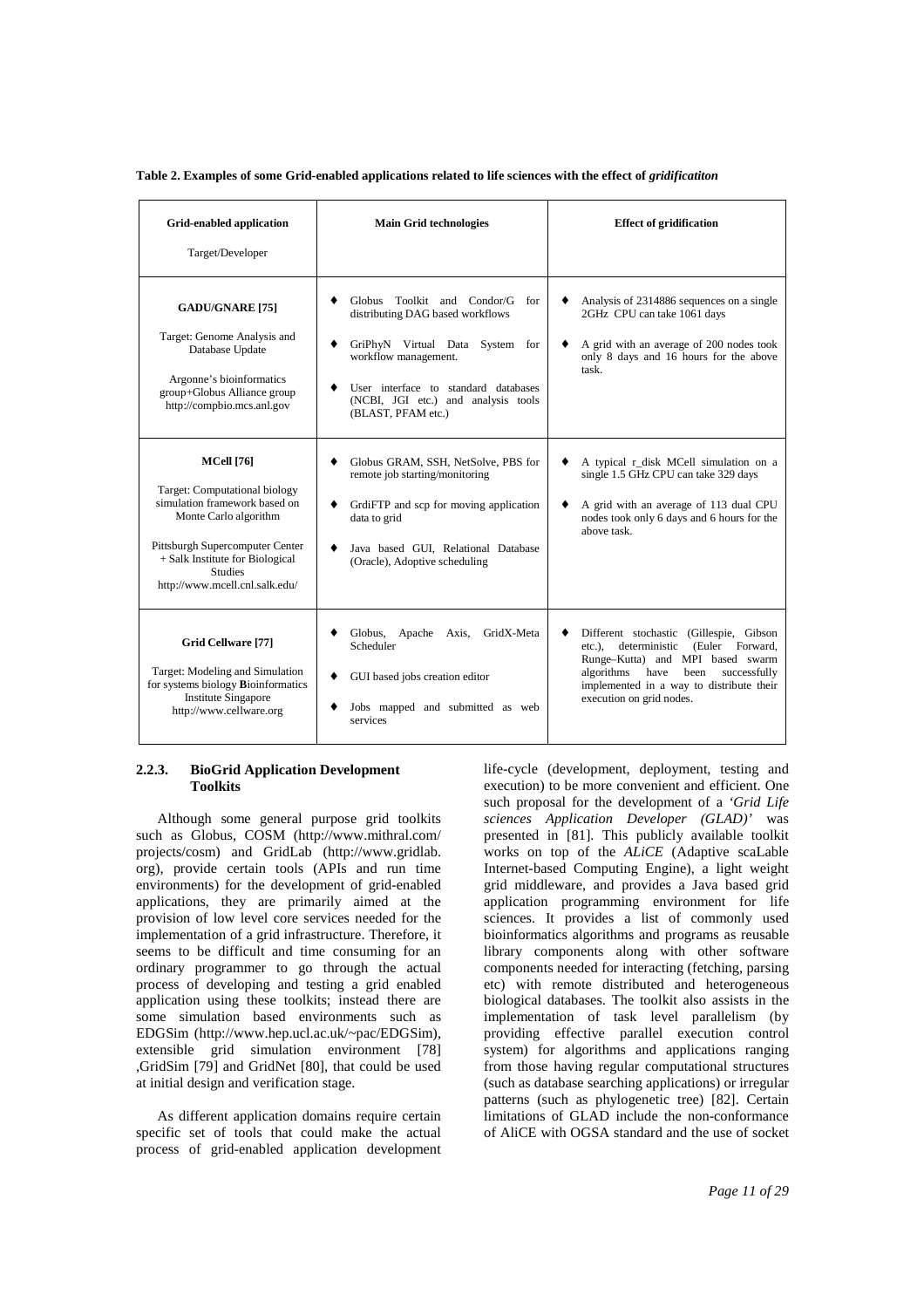based data communication which might not be good for performance critical applications.

Another grid application development toolkit for bioinformatics that provides high level user interface with a problem solving environment related to biomedical data analysis has been presented in [83]. The toolkit provides a Java based GUI that enables the user to design a Direct Acyclic Graph (DAG) based workflow selecting a variety of bioinformatics tools and data (wrapped as java based JAX-RPC web services). The toolkit also enables the user to assign appropriate dependencies and relationships among the components of the workflow. Once the workflow is submitted on the grid, the scheduler would use the information from dependencies and relationships to determine the order of execution of individual components.

## **2.2.4. Grid-based Problem Solving Environments**

The Grid-based Problem Solving Environment (PSE) is another way of providing a higher level of interface such as graphical user interface or web interface to an ordinary user so that he/she could design, deploy and execute any grid-enabled application related to a particular class of specific domain and visualize the results without knowing the underlying architectural and functional details of the backend resources and services. In fact gridbased PSE brings the grid application programming at the level of drawing, that is, instead of writing the code and worrying about the compiling and execution, the user can just use appropriate GUI components provided by the PSE to compose, compile and run the application in a grid environment. PSEs are developed using high level languages such as Java and are targeted to transforms the user designed/modeled application into an appropriate script (distributed application or web service) that could be submitted to a grid resource allocation and management service for execution and on completion of the execution the results are displayed through appropriate visualization mechanism.

There are several different grid-based PSEs available for bioinformatics applications e.g. [84] describes the design and architecture of a PSE (*Proteus*) that provides an integrated environment for a biomedical researchers to search, build and deploy distributed bioinformatics applications on computational grids. The PSE uses semantic based ontology (developed in DAMIL+OIL language (http://www.daml.org)) to associate the essential meta-data such as *goals* and *requirements* to three main classes of bioinformatics resources such as data sources (e.g SwissProt and PDB database), software components (e.g BLAST, SRS, Entrez and

EMBOSS an open source suite of bioinformatics<br>applications for sequence analysis) and for sequence analysis) and tasks/processes (e.g. sequence alignment, secondary structure prediction and similarity comparison) and stores this information in a meta-data repository. The data sources are specified on the basis of kind of biological data, its storage format and the type of the data source. Similarly, the components and tasks are modeled on the basis of the nature of tasks, steps and order in which tasks are to be performed, algorithm used, data source and type of the output etc. On the basis of this ontology the PSE provides a dictionary (knowledge-base) of data and tools locations allowing the users to compose their applications as workflows by making use of all the necessary resources without worrying about their underlying distributed and heterogeneous nature. The modeled applications are automatically translated into grid execution scripts corresponding to GRSL (Globus Resource Specification Langue) and are then submitted for execution on grid through GRAM (Globus Resource Allocation Manager). The performance of this PSE was checked with a simple application that used TribeMCL<br>(http://www.ebi.ac.uk/ research/cgg/tribe), for research/cgg/tribe), for clustering human protein sequences which were extracted from SwissProt database by using *seqret* program of the EMBOSS suite and compared *all against all* for similarity though BLAST program. In order to take advantage of the grid resources and enhance the performance of similarity search process the output of *seqret* program was spilt into three separate files in order to run three instances of BLAST in parallel. The individual BLAST outputs were concatenated and transformed into a Markov Matrix required as input for TribeMCL. Finally the PSE displayed the results of clustering in a opportune visualization format. It was observed that total clustering process on grid took 11h50'53'' as compared to 26h48'26'' on standalone machine.

It was also noted on the basis of another experimental case (taking just 30 protein sequences for clustering) that the data extraction and result visualization steps in the clustering process are nearly independent of the number of protein sequences (i.e. approximately same time was observed in the case of all protein Vs 30 protein sequences). Furthermore, BLAST computation takes more time as compared to TribeMCL (for *all against all* case BLAST took 8h50'13" while TribeMCL took 2h50'28'') [17].

Another PSE for bioinformatics has been proposed in [85]. It uses Condor/G for the implementation of PSE that provides an integrated environment for developing component based workflows through commonly used bioinformatics applications and tools such as *Grid-BLAST, Grid-FASTA, Grid-SWSearch, Grid-SWAlign and*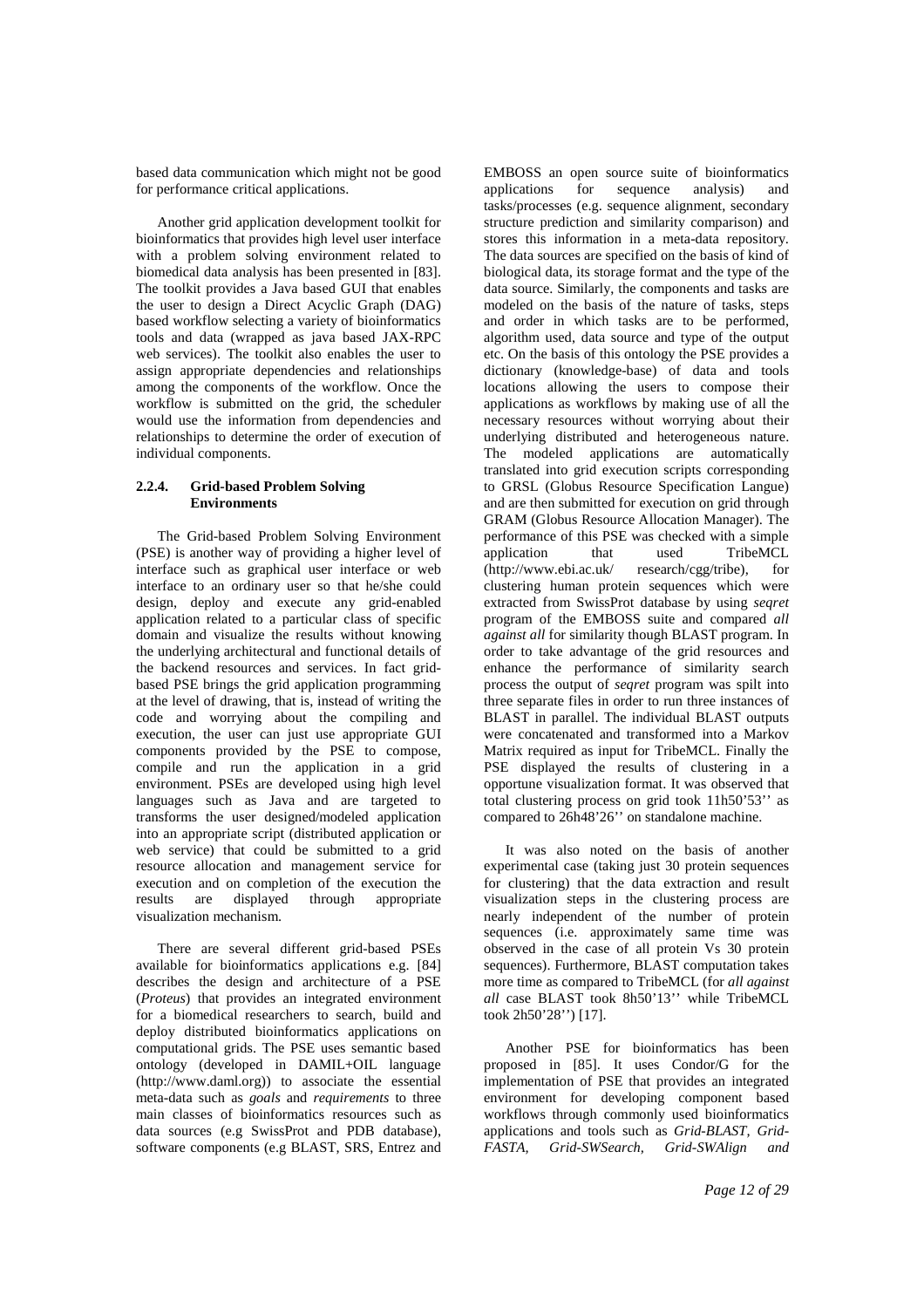*Ortholog-Picker* etc. Condor/G is an extension to grid via Globus and it combines the inter-domain resource management protocols of Globus Toolkit with intra-domain resource management methods of Condor to provide computation management for multi-institutional grid. The choice of Condor/G is justified on the basis of its low implementation overhead as compared to other grid technologies. The implementation of a workflow based PSE is made simple by the special functionality of Condor meta-scheduler DAGMan (Directed Acyclic Graph Manager) which supports the cascaded execution of programs in a grid environment. The developed prototype model was tested by integrated (cascaded) execution of the above mentioned sequence search and alignment tools in grid environment. In order to enhance the efficiency, the sequence databases and queries were splited into as much parts as the number of available nodes, where the independent tasks were executed in parallel.

## **2.2.5. Grid-based Workflow Management Systems**

As already discussed in the context of PSE, a workflow is a process of composing an application by specifying the tasks and their order of execution. A grid-based workflow management system provides all the necessary services for the creation, execution and visualization of the status and results of the workflow in a seamless manner. These features make workflows ideal for the design and implementation of life science applications that consists of multiple steps and require the integrated access and execution of various data and application resources. Therefore one can find various domain specific efforts for the development of proper workflow management systems for life sciences (see Table **3**).

There have been several important demonstrations of different types of life science applications on grid-based workflow management systems. For example, the design and execution of a tissue-specific gene expression analysis experiment for human has been demonstrated in a grid-based workflow environment called '*WildFire'* [86]. The workflow takes as an input 24 compressed *GeneBank* files corresponding to 24 human chromosomes and after decompression it performs exon extraction (through *exonx* program) from each file in parallel resulting in 24 FASTA files. In order to further increase the level of *granularity* each FASTA file is split into five sub-files (through *dice* script developed in Perl), making a total of 120 small files ready for parallel processing with BLAST. Each file was matched against a database of transcripts ('*16, 385 transcripts obtained from Mammalian Gene Collection'*). The execution of this experiment on a cluster of 128 Pentium III

nodes took about 1 hour and 40 minutes, which is reported to be 9 times less than the time required for the execution of its sequential version.

The iteration and dynamic capabilities of *WildFire* has also been demonstrated through the implementation of a swarm algorithm for parameter estimation problem related to biochemical pathway model based on 36 unknowns and 8 differential equations. Similarly, the effectiveness of Taverna [87] workflow has been demonstrated by construction of a workflow that provides genetic analysis of the *'Graves'* disease. The demonstrated workflow makes use of Sequence Retrieval System (SRS), mapping database service and other programs deployed as SoapLab services to obtain information about candidate genes which have been identified through Affymetrix U95 microarray chips as being involved in Graves' disease. The main functionality of the workflow was to map a candidate gene to an appropriate identifier corresponding to biological databases such as Swiss-Prot and EMBL in order to retrieve the sequence and published literature information about that gene through SRS and MedLine services. The result of *tBLAST* search against the PDB provided identification of some related genes where as the information about the molecular weight and isoelectric point of the candidate gene was provided by the *Pepstat* program of EMBOSS suite. Similarly, Taverna has also been demonstrated with the successful execution of some other workflows for a diversity of in-silico experiments such as pathway map retrieval and tracking of data provenance.

## **2.2.6. Grid-based Frameworks**

In software development, a framework specifies the required structure of the environment needed for the development, deployment, execution and organization of a software application/project related to a particular domain in an easy, efficient, standardized, collaborative, future-proof and seamless manner. When becoming fully successful and widely accepted and used, most of these frameworks are also made available as Toolkits. There are some general frameworks for grid-based application development such as Grid Application Development Software (GrADS) [88], Cactus [89] and IBM Grid Application Development Framework for Java (GAF4J) (http://www.alphaworks. ibm.com/tech/GAF4J). Similarly, some specific grid-based frameworks for life sciences have also been proposed and demonstrated such as *Grid Enabled Bioinformatics Application Framework* (GEBAF) [90], that proposes an integrated environment for grid-enabled bioinformatics application using a set of open source tools.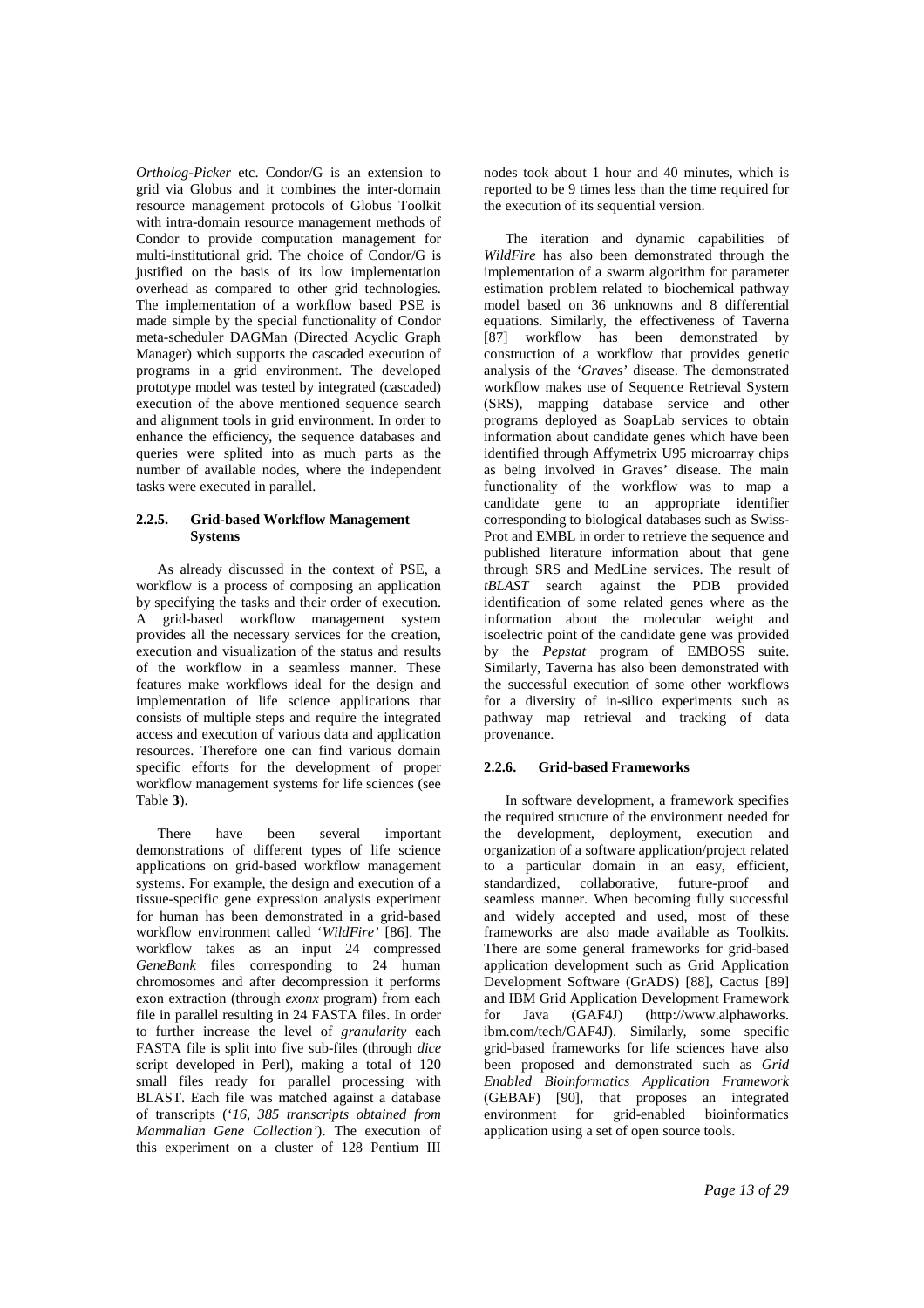**Table 3. Examples of commonly used Grid-based workflow management systems for life sciences** 

| <b>Workflow management system</b>                                                      | <b>Grid Technologies, tools and</b><br>languages                                                                                                                                      | <b>Main Features</b>                                                                                                                                                                                                                                                         |
|----------------------------------------------------------------------------------------|---------------------------------------------------------------------------------------------------------------------------------------------------------------------------------------|------------------------------------------------------------------------------------------------------------------------------------------------------------------------------------------------------------------------------------------------------------------------------|
| Wildfire [86]<br>A*STAR Bioinformatics Institute<br>http://wildfire.bii.a-star.edu.sg/ | Condor/G, SGE, PBS, LSF<br>٠<br>Workflows are mapped into<br>Execution<br>Grid<br>Language<br>(GEL) script<br>Platform: Windows and Linux                                             | GUI-based drag-and-drop environment for<br>٠<br>workflow construction through EMBOSS<br>Suite of tools<br>Supports complex operations such as<br>٠<br>iteration and dynamic parallelism<br>Open source and extensible                                                        |
| Taverna <sup>[87]</sup><br>University of Manchester<br>http://taverna.sourceforge.net/ | myGrid middleware<br>٠<br>SCULF language for workflows<br>٠<br>Workflows are mapped into<br>٠<br>web services                                                                         | GUI-based workbench for creating In-<br>٠<br>silico experiments using EMBOSS suite of<br>tools, NCBI, EBI, DDBj, SoapLab,<br>BioMoby and so many other web services.<br>Currently does not support complex<br>٠<br>operations.<br>Open source, extensible and cross platform |
| ProGenGrid [93]<br>SPACI Consortium,<br>University of Lecce                            | Globus Toolkit4.1<br>GridFTP and DIME for data<br>٠<br>transfer.<br>iGrid information service for<br>٠<br>and<br>web service<br>resource<br>discovery.<br>Java Axis and gSOAP Toolkit | UML-based<br>editor<br>for<br>workflow<br>construction, execution and monitoring<br><b>RASMOL</b> for visualization<br>٠<br>AutoDoc for drug design<br>٠                                                                                                                     |

The open source tools used in GEBAF include Bioperl Toolkit [91], Globus Toolkit [37], Nimrod/G [92] and Citrina (database management tool (http://www.gmod.org/citrina)). The framework provides a portal based interface that allows the user to submit a query of any number of sequences to be processed with BLAST against publicly available sequence databases. The user options are stored in a hash data structure by creating a new directory for each experiment and a script using the BioPerl::SeqIO module divides the user query into sub-queries each consisting of just a single sequence. The distributed query is then submitted through Nimrod/G plan file for parallel execution on the grid. Each grid node maintains an updated and formatted version of the sequence database through Citrina. The individual output of each sequence query is parsed and concatenated by another script that generates the summary of the experiment in the form of an XML and Comma Separated Value (CSV) files containing the number of most significant hits from each query. The contents of these files are then displayed through the result interface. A particular demonstration for BLAST

was carried out with 55,000 sequences against *SwissProt* database. With 55,000 parallel jobs the grid has been fully exploited within the limits of its free nodes and it has been observed that the job management overhead was low as compared to the actual search time for *BLASTing* of each sequence. Although summarizing thousands of results is somewhat slow and nontrivial, its execution time remains insignificant when compared with the experimenting time itself. The developed scripts were also tested for reusability with other similar applications such as ClustalW and HMMER, with little modification. A web service interface has been proposed for future development of *GEBAF* in order to make use of other bioinformatics services such as Ensemble. Similarly, for better data management Storage Resource Broker (SRB) middleware is also proposed as an addition for the future.

GEBAF is not the only grid-enabling framework available. For example, Asim *et al.* [94] describes the benefits of using the Grid Architecture Development Software (GrADS) framework [88] for the gridification of bioinformatics applications such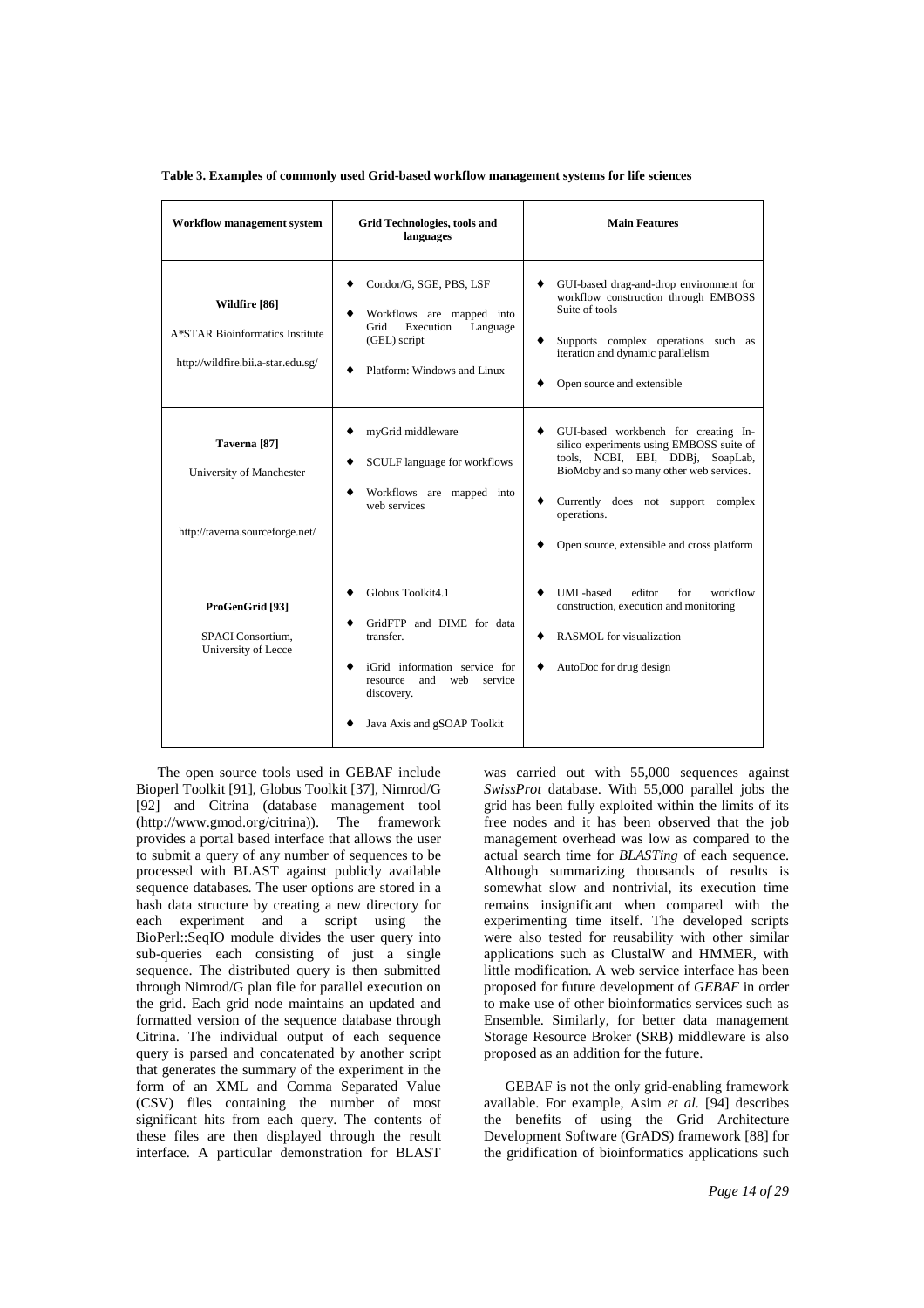as FASTA[77]. Though there already existed an MPI-based master-slave version of the FASTA but it used a different approach: it kept the reference database at the master side and made the master responsible for equal distribution of database to slaves and the subsequent collection and concatenation of the results. In contrast to that, GrADS based implementation makes reference databases (as a whole or as a portion) available at some or all of the worker nodes through database replication. Thus the master at first sends a message to workers for loading their databases into memory and then it distributes the search query and collects the results back. This type of *data-locality* approach eliminates the communication overhead associated with the distribution of large scale databases. Furthermore, through the integration of various software development and grid middleware technologies (such as *Configurable Object Program, Globus Monitoring and Discovery Service (MDS) and Network Weather Service (NWS)),* GrADS framework provides all the necessary user, application and middleware services for the composition, compilation, scheduling, execution and real time monitoring of the applications on a grid infrastructure in a seamless manner.

## **2.2.7. BioGrid Data Management Approaches**

It is a well recognized fact that most of the publicly available biological data originates from different sources of information, i.e. it is *heterogeneous* and is acquired, stored and accessed in different ways at different locations around the world, i.e. it is *distributed* [95]*.* The heterogeneity of data may be *syntactic* i.e. difference in file formats, query languages and access protocols etc, *semantic* i.e. genomic and proteomic data etc, or *schematic* i.e. difference in the names of database tables and fields etc. In order for this heterogeneous and distributed data to be accessed in a uniform and federated environment one has to make use of appropriate web and grid technologies to form an intermediatary bridge (see Fig. (**5**)). The gridification of biological databases and applications is also motivated by the fact that their number, size and diversity is growing rapidly and continuously. This makes it impossible for an individual biologist to store a local copy of any major databases and execute either data or computer-intensive application in a local environment.

This inability of locality also demands for the grid-enablement of the resources. However, an important factor that hinders the deployment of existing biological applications, analytical tools and databases on grid-based environments is their inherent pre-grid design (legacy interface). This is so because the design suits the requirements of a local workstation environment in terms of input/output. The gridification of such applications requires a transparent mechanism to connect local input/output with a grid-based distributed input/output through some intermediatary tools such as grid middleware specific Data Management Services (DMS) and distributed storage environments. One such example of biological data management in grid environment has been discussed in [96]. It provides a transparent interface for legacy bioinformatics applications, tools and databases to be connected to computational grid infrastructures such as EGEE, without incurring any change in the code of these applications. Authors have reported the use of modified Parrot [97] as a tool to connect a legacy bioinformatics application to the EGEE database management system. The EGEE database management system enables location and replication of databases needed for the management of very large distributed data repositories. With Parrot-based connection, the user is freed from the overhead of performing file staging and specifying in advance an application's data need. Rather, an automated agent launched by the Parrot takes care of replicating the required data from the remote site and supplying it to the legacy application as it would have been accessing data with local input/output capabilities. The agent resolves logical file name to the storage file name, selects the best location for replication and launching the program for execution on the downloaded data. For the purpose of demonstration, authors have reported the deployment (virtualization) of some biological databases such as Swiss-Prot and TrEMBL [98] by registering these databases with the replica management service (RMS) of EGEE. Similarly, programs for protein sequence comparison such as BLAST [71], FASTA [99], ClustalW [72] and SSearch [100] have been deployed by registering them with the experiment software management service (ESM). The deployed programs were run on a grid environment and their access to the registered databases was evaluated by two methods: replication (by copying the required database directly to the local disk) and remote input/output (attaches the local input/output stream of the program to the copied data in cache or on-thefly mode). The evaluation of these methods show that both methods perform similarly in terms of efficiency e.g. on a database of about 500,000 protein sequences (205 MB) each method takes about 60 seconds for downloading from any grid node and about four times less than this time in case the data node is near the worker node. It is important to note, however, that the replication method creates an overhead in terms of free storage capacity on the worker node. This problem may be particularly if the size of the database to be replicated is too high or if the worker node has many CPUs sharing the same storage and each accessing a different set of databases. This is the reason why remote input/output method overweighs the replication.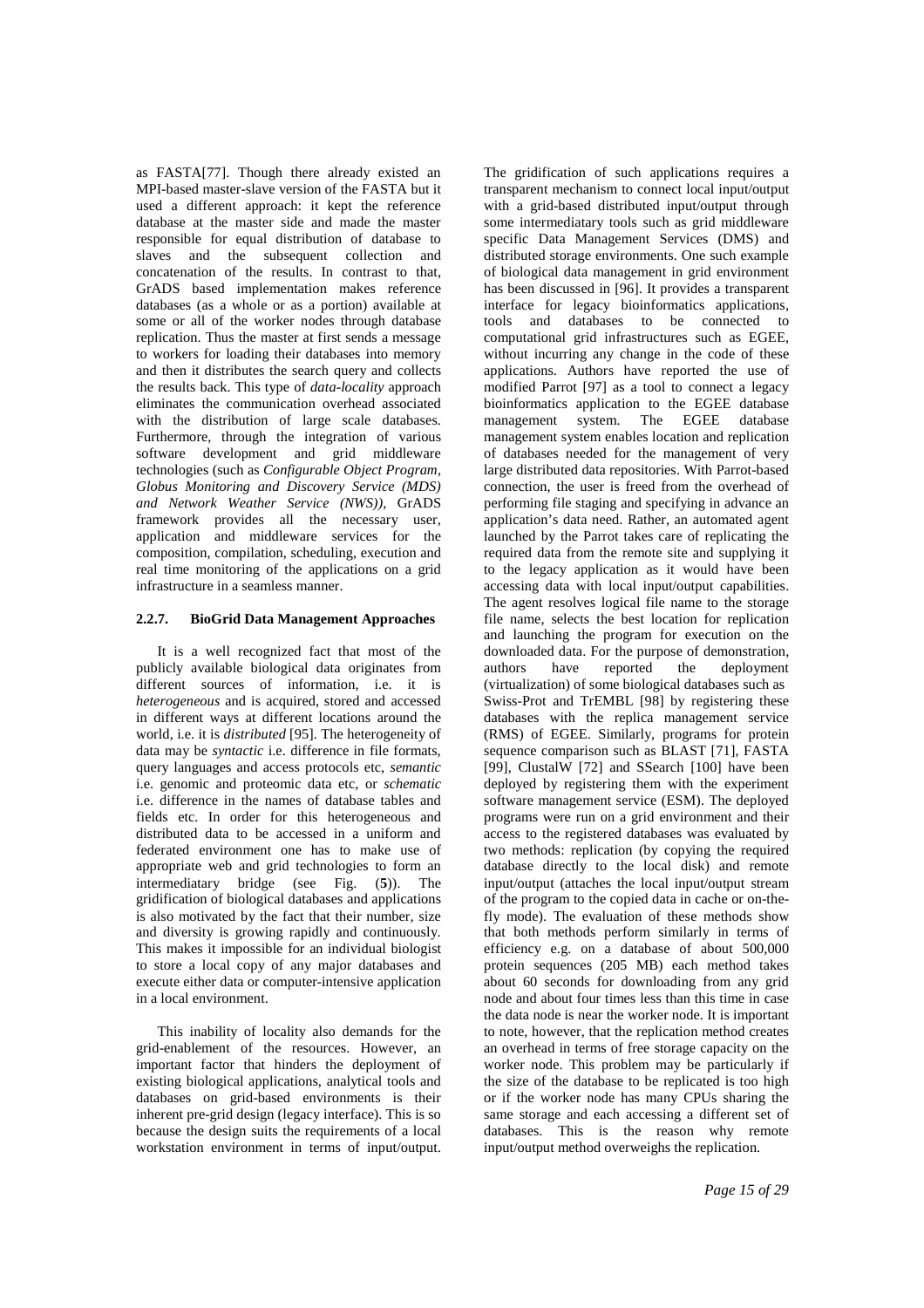

**Fig. (5**) Major architectural components of a biological DataGrid environment (reproduced from [6] and annotated)

However, the real selection of any method depends on the nature of program (algorithm). For compute-intensive programs such as SSearch remote input /output is always better (as it works on copying progressive file blocks) where as for dataintensive programs such as BLAST and FASTA the replication method may work better [96].

Similarly, there are some other DataGrid projects which provide an integrative use of these highly heterogeneous and distributed data sources in an easy and efficient way. A biologist could take advantage of some specific Data Grid infrastructure and middleware services such as BRIDGES (http://www.brc.dcs.gla.ac.uk/projects /bridges), BIRN (http://www.nbirn.net) and various other European Union Data Grid projects e.g. EU-DataGrid (http://www.edg.org/) and EU-DataGrid for Italy (http://web.datagrid.cnr.it/Tutorial\_Rome) etc. These Data Grid projects make use of standard middleware technologies such as Storage Resource Broker (SRB), OGSA-DAI and IBM Discovery Link. Some of the important features of these DataGrid middleware technologies are listed in Table **4**.

#### **2.2.8. Computing and Service Grid Middleware**

In the same way that a computer operating system provides a user-friendly interface between user and computer hardware similarly Grid middleware provides important services needed for easy, convenient and proper operation and functionality of grid infrastructure. These services include access, authentication, information, security and monitoring services as well as data and resource description, discovery and management services. In order to further reduce the difficulties involved in the process of installation, configuration and settingup of grid middleware, there have also been proposals for the development of Grid Virtual Machines (GVM) and Grid Operating Systems [101- 105]. The development of specific grid operating systems or even embedding grid middleware as a part of existing operating systems would greatly boost-up the use of grid computing in all computer related domains, but this is yet to be seen in the future. The important features of currently used computing and service grid middleware are listed in Table **5**.

#### **2.2.9. Local Resource Management System (LRMS)**

The grid middleware interacts with different clusters of computers through Local Resource Management System (LRMS) also known as Job Management System (JMS). The LRMS (such as Sun Grid Engine, Condor/G and Nimrod/G) is responsible for submission, scheduling and monitoring of jobs in a local area network environment and providing the results and status information to the grid middleware through appropriate wrapper interfaces. Some of the important features [106] of commonly used LRMS software are listed in Table **6**.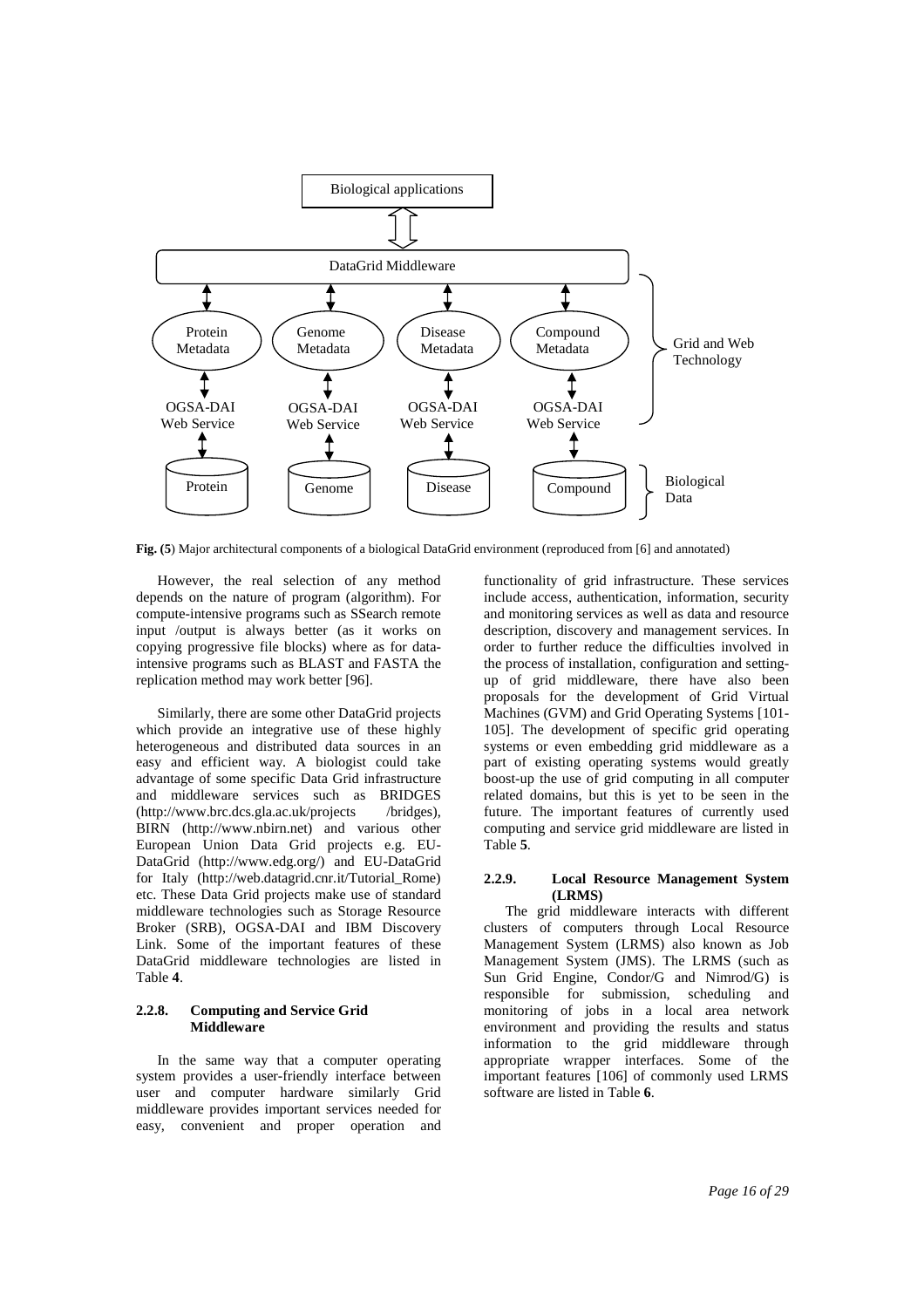#### **Table 4. Data-Grid Middleware Technologies**

| <b>Data-Grid Technology</b><br>Developer/reference                                                                                                                                       | <b>Platform and</b><br>availability                                                 | Main features and services                                                                                                                                                                                                                      |
|------------------------------------------------------------------------------------------------------------------------------------------------------------------------------------------|-------------------------------------------------------------------------------------|-------------------------------------------------------------------------------------------------------------------------------------------------------------------------------------------------------------------------------------------------|
| <b>SRB</b> (Storage Resource Broker) [4]<br>San Diego Supercomputing Center<br>http://www.sdsc.edu/srb/                                                                                  | Windows, Linux<br>and Unix platforms<br>Freely available for<br>٠<br>academic use   | Hierarchical logical name space for managing<br>٠<br>distributed heterogeneous databases<br>Data transfer, replication, publication, sharing and<br>٠<br>preservation services.<br>Callable library functions for applications<br>٠<br>programs |
| <b>OGSA-DAI</b> (Open Grid Services-Data Access and<br>Integrations)<br>The University of Edinburgh, UK Database Task<br>Force and Open Grid Forum DAIS-WG<br>http://www.ogsadai.org.uk/ | Cross platform<br>Open Source and<br>freely available.                              | Web service based data access and integration<br>Supports two main web service specifications<br>٠<br>namely web services inter-operability (WS-I) and<br>web services resource framework (WSRF).                                               |
| <b>IBM DiscoveryLink [5]</b><br>http://www-306.ibm.com/software/data/integration/                                                                                                        | Windows, Linux,<br>Unix, IBM Aix<br>platforms<br>Free for authorized<br>aademic use | Suite of wrappers for relational and non-relational<br>databases<br>Federated view of distributed heterogeneous<br>٠<br>resources                                                                                                               |

#### **2.2.10. BioGird Infrastructure**

Mostly BioGrid infrastructure is based on the simple idea of cluster computing and is leading towards the creation of a globally networked massively parallel supercomputing infrastructure that connects not only the computing units along with their potential hardware, software and data resources, but also expensive laboratory and industrial equipment, and ubiquitous sensor device in order to provide unlimited computing power and experimental setup required for modern day biological experiments. Moreover, this infrastructure is also being customized in a way that it becomes easily accessible by all means of an ordinary general purpose desktop/laptop machine or any type of handheld devices. Some of the major components of a generic BioGrid infrastructure has been illustrated in Fig. (**4**). The overall architectural components are organized at three major levels (layers) of services. The focus of application layer services is to provide user-friendly interfaces to a biologist for carrying out the desired grid-based tasks with minimum steps of usability and interaction (enhanced automation and intelligence). Similarly the focus of grid middleware services is to provide seamless access and usability of distributed and heterogeneous physical layer resources to the application layer services. In the following sections we discuss

various contributions related to the development and use of some of these services at both application and middleware level.

The design and implementation of a typical BioGrid infrastructure varies mainly in terms of the availability of resources and demands of the biological applications that are supposed to use that particular grid. There are many infrastructures starting from an institutional/organizational grids consisting of simple PC based clusters or combination of clusters [109-112] to national and international BioGrid projects with different architectural models and for appropriate problem handling. The models include Computing Grid architecture (providing basic services for task scheduling, resource discovery, allocation and management etc), Data Grid architecture (providing services for locating, accessing, integrating and management of data), Service Grid architecture (services for advertising, registering and invocation of resources) and Knowledge Grid architecture (services for sharing collaborative scientific published or unpublished data). The infrastructure details of some major BioGrid projects are presented in Table **7**. It may be observed that the same infrastructure may be used to serve more than one application models based on the availability of some additional service and resources.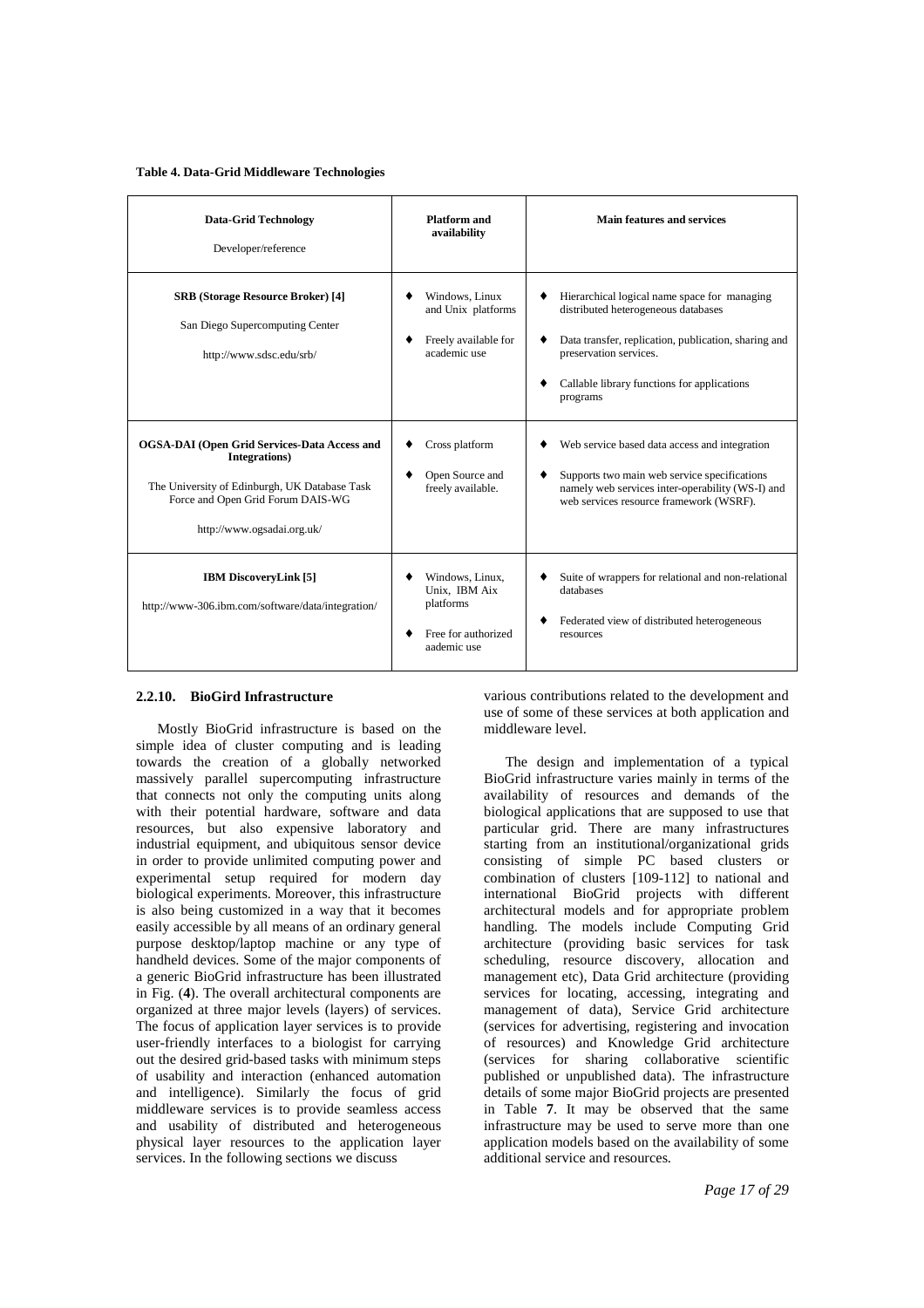# **Table 5. Commonly used computing and service grid middleware**

| <b>Grid Middleware</b>                                                                                                                                                                                                                                     | Platform, languages, tools and services                                                                                                                                                                                                                                                                                                                                                                                                                                                                                           |
|------------------------------------------------------------------------------------------------------------------------------------------------------------------------------------------------------------------------------------------------------------|-----------------------------------------------------------------------------------------------------------------------------------------------------------------------------------------------------------------------------------------------------------------------------------------------------------------------------------------------------------------------------------------------------------------------------------------------------------------------------------------------------------------------------------|
| Target/Developer                                                                                                                                                                                                                                           |                                                                                                                                                                                                                                                                                                                                                                                                                                                                                                                                   |
| Globus Toolkit GT4 [37]<br>Target: a suit of services for<br>job execution, file transfer,<br>replication and publication of<br>information about the grid<br>among others.<br>Argonne National Laboratory,<br>University of Chicago and other<br>partners | • The C components run on Unix platforms, including Linux, where as the Java-only portions may be run<br>on any platform with a Java SDK.<br>♦ Resource Specification Language (RSL) and client APIs for accessing services<br>• Execution Management services (GRAM)<br>♦ Data Access and Movement services (GridFTP, RFT, OGSA-DAI, RLS, DRS)<br>• Monitoring and discovery services (Index, Trigger and WebMDS)<br>• Credential management services (MyProxy, Delegation, SimpleCA)<br>• Instrument Management services (GTCP) |
| $LCG-2/gLife[39]$<br>Target: Large scale data<br>handling and compute power<br>infrastructure<br>EGEE project in collaboration<br>with VTD, US                                                                                                             | • LCG-2: a pre-web service middleware based on Globus 2<br>• gLite: an advanced version of LCG-2 based on web services<br>$\bullet$ Supports both Linux and Windows, C, C++, Java and Python<br>◆ OpenPBS/PBSPro, LSF, Maui/Torque, BQS and Condor LRMS                                                                                                                                                                                                                                                                           |
| $myGrid$ [10, 11]<br>Target: Service-oriented in-<br>silico environment for life<br>sciences.<br>ServiceGrid @ University of<br>Manchester, UK                                                                                                             | • Windows, Linux, Mac OS platform<br>• Web-service and OGSA architecture<br>• Semantic web technology based annotation, ontologies and discovery management<br>• Talisman: User Interface and Workbench for In Silico experiments design                                                                                                                                                                                                                                                                                          |
| $ABCGrid$ [107]<br>Target: Easily installable and<br>simple grid setup for<br>bioinformatics<br>Center for Bioinformatics,<br>Peking University                                                                                                            | • Windows, Linux/Unix, Mac OS X platform<br>• Java based client server implementation with a package of three independent and easy to install<br>programs; ABCUser, ABCMaster and ABCWorker<br>$\bullet$ Open source                                                                                                                                                                                                                                                                                                              |
| UNICORE / UniGrid [108]<br>Target : Light weight grid<br>middleware<br>UNICORE : Fujitsu Lab EU,<br>UniGrid: EU Funded Project                                                                                                                             | • Unix/Linux platform<br>• UNICORE: a pre-web service grid middleware based on OGSA standard and developed in Java<br>• UniGrid: an advanced version of UNICORE based on web services and provides inter-compatibility<br>with other OGSA based grids.                                                                                                                                                                                                                                                                            |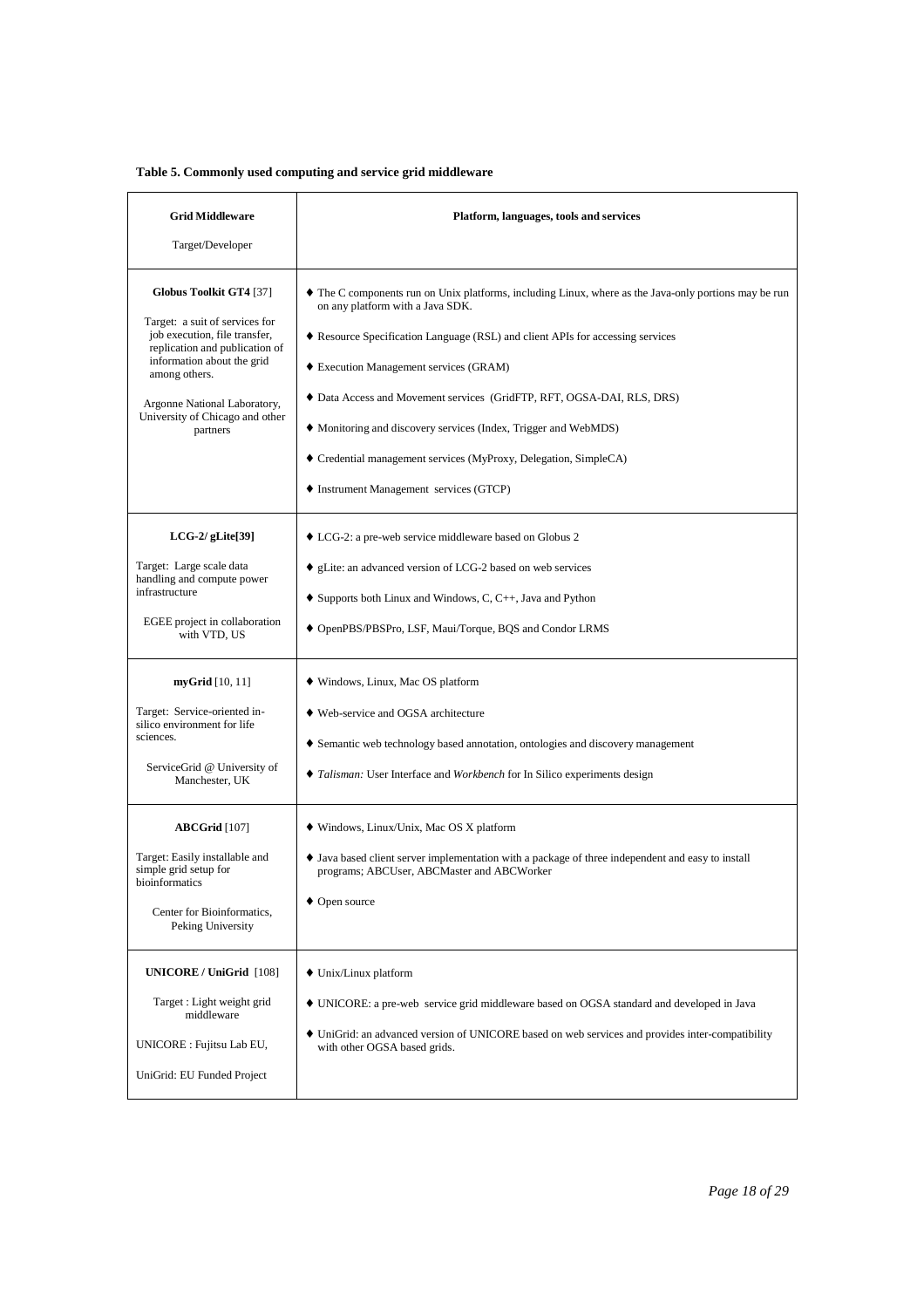#### **Table 6. Commonly used Job Management Systems (Local Resource Manager)**

| <b>Local Resource Manager</b>                                                                                                                                                                                                | <b>General Features</b><br>Platform, GUI and APIs                                                                                                                                                                                          | <b>Job Support</b><br>job type, MPI, JDL                                                                                                                                             | Queue and Resource Mgt.                                                                                                                                                                                                              |
|------------------------------------------------------------------------------------------------------------------------------------------------------------------------------------------------------------------------------|--------------------------------------------------------------------------------------------------------------------------------------------------------------------------------------------------------------------------------------------|--------------------------------------------------------------------------------------------------------------------------------------------------------------------------------------|--------------------------------------------------------------------------------------------------------------------------------------------------------------------------------------------------------------------------------------|
| Sun N1 Grid Engine 6<br>Open Source developed by<br>Sun Microsystems<br>http://gridengine.sunsource.<br>net                                                                                                                  | ◆ Solaris, Apple Macintosh,<br>Linux and Windows<br>platform<br>• User friendly GUI and portal<br>• C-based implementation of<br><b>DRMAA</b><br>• Integration with globus<br>through GE-GT Adopter                                        | ◆ Standard and complex<br>jobs with arrays and<br><b>Workflows</b><br>• Modules for integration<br>with MPI<br>• 5 Million jobs on more<br>than 10,000 hosts<br>• JDL: shell scripts | A cluster queue can extend across<br>multiple hosts<br>• Priority based resource reservation<br>$\bullet$ Job submission, monitoring and control<br>can be achieved through DRMAA<br>$\triangle$ Accounting and report console (ARC) |
| Condor-G<br>(version 6.8.2)<br>Open source developed by<br>University of Wisconsin<br>http://www.cs.wisc.edu/con<br>dor                                                                                                      | ◆ Solaris, Apple Macintosh,<br>Linux, Windows platform<br>• Web-service interface<br>• Java-based implementation<br>of DRMAA<br>♦ Condor-G is Globus enabled<br>and allows jobs to be sent to<br>other resource managers.                  | • Standard and complex<br>jobs with arrays and<br>Workflows<br>• Modules for integration<br>with MPI<br>$\bullet$ JDL: ClassAds                                                      | $\bullet$ Uses checkpointing, job migration and<br>fault tolerance<br>$\bullet$ Job submission, monitoring and control<br>can be achieved through DRMAA<br>• Resources advertise themselves                                          |
| <b>Nimrod-G</b> 3.0.1 [92]<br>Open source research<br>prototype developed by<br>Monash University other<br>flavors: Nimrod/O.<br>Netsolve, Active Sheets<br>http://www.csse.monash.ed<br>u.au/~davida/nimrod/nimro<br>dg.htm | ♦ Platform: Linux, Solaris,<br>Mac with x86 and sparc<br>architecture<br>• Source package written in<br>Python<br>♦ Provides web portal and API<br>$\triangle$ Supports integration with<br>Globus, Legion, Condor,<br>NetSolve and others | ♦ Provides Nimrod Agent<br>Language to describe<br>jobs<br>• Uses GRAM interfaces<br>to dispatch jobs to<br>computers                                                                | $\bullet$ Maintains different <i>job tables</i> for storing<br>job related information<br>• Globus MDS for resource discovery<br>◆ PGSQL database (PostgreSQL) interface                                                             |

#### **3. SOME FLAGSHIP BIOGRID PROJECTS**

We present here some selected flagship case studies which have elicited a positive public response from bio-scientists for their special role and contribution to the life science domain. The description of most important implementation strategies along with some main services is provided with the help of appropriate illustrations.

## **3.1. EGEE Project**

The EGEE project was initially named as *Enabling Grid for E-science in Europe* and then it was renamed as *Enabling Grid for E-scienceE*) in order to enhance its scope from European to international level [113]. As described in Table **2** this project builds on its predecessor EDG project (European Data Grid) and provides an international level grid infrastructure for *multi-science* and industry community ranging from high-energy physics to life sciences and nanotechnology. The overall infrastructure consists of more than 30,000 CPUS with 20 petabytes of storage capacity provided by various academic institutes and other organizations and industries around the world in the form of high-speed and high-throughput compute clusters which are being updated and interoperated through its web-service based light-weight, more dynamic and inter-disciplinary grid middleware named *gLite [39].* Like EGEE, gLite also builds on a combination of various other projects.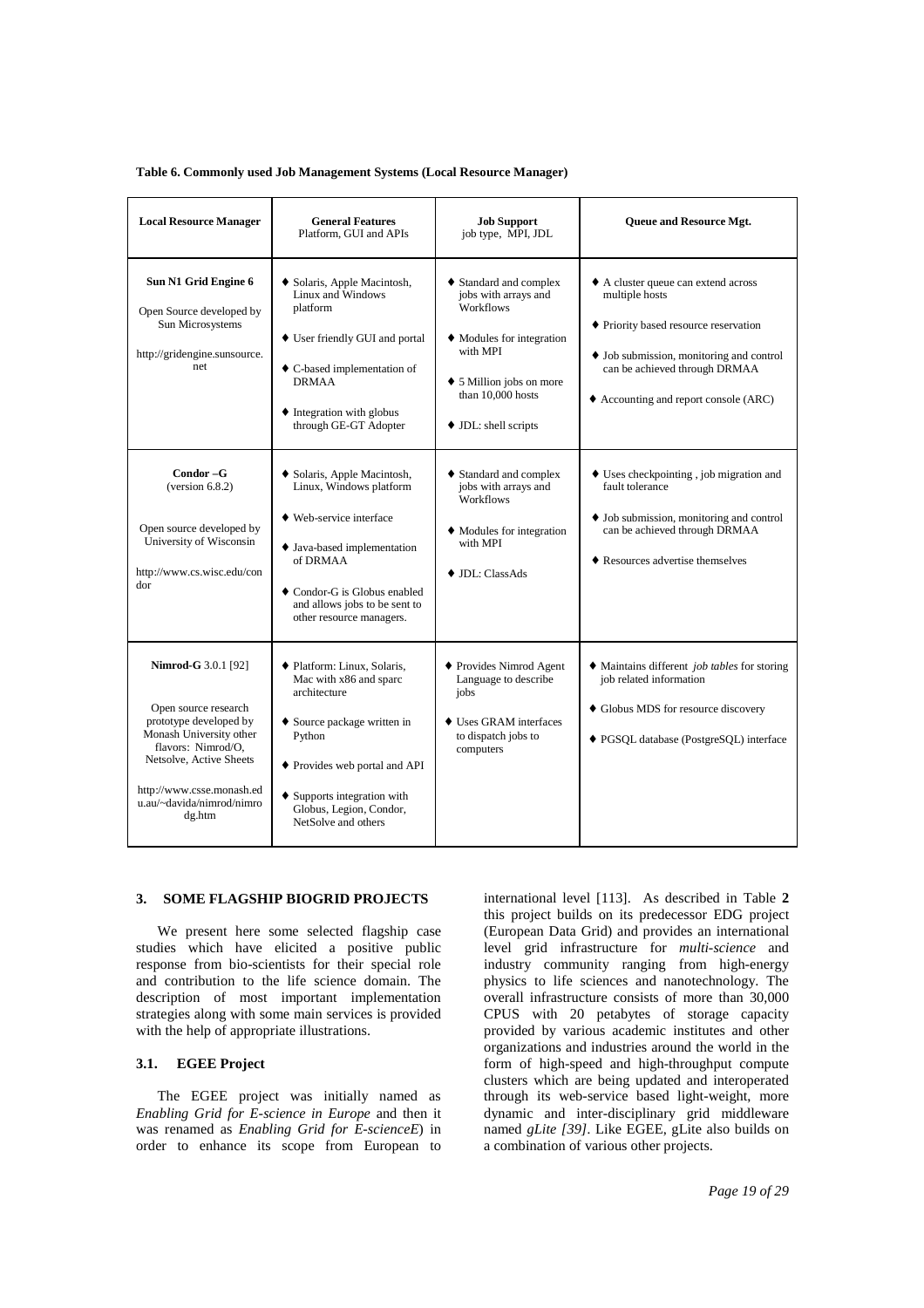| <b>BioGrid Project</b>                                                            | <b>Grid Technologies and infrastructure</b><br><b>Details</b>                                                                                                                                                                                                                                                                                       | <b>Main Applications</b>                                                                                                                                                                                                                                                                |
|-----------------------------------------------------------------------------------|-----------------------------------------------------------------------------------------------------------------------------------------------------------------------------------------------------------------------------------------------------------------------------------------------------------------------------------------------------|-----------------------------------------------------------------------------------------------------------------------------------------------------------------------------------------------------------------------------------------------------------------------------------------|
|                                                                                   | Platform, Grid Middleware, Standards,<br>Languages, Tools, techniques                                                                                                                                                                                                                                                                               |                                                                                                                                                                                                                                                                                         |
| Asia Pacific BioGrid<br>http://www.apgrid.org                                     | ◆ Linux RedHat7.2, SV1, Sun Solaris<br>$\bullet$ Globus1.1.4<br>◆ Nimrod/G, LSF. SGE<br>$\bullet$ Size: 5 nodes, 25+ CPUs, 5 sites                                                                                                                                                                                                                  | ◆ FASTA, BLAST, SSEARCH, MFOLD<br>$\blacklozenge$ Virtual<br>Lab<br>DOCK,<br>EMBASSY,<br><b>PHYLIB</b><br>• EMBOSS suite of applications.                                                                                                                                               |
| Open BioGrid Japan<br>OBIGRID Japan [6]<br>http://www.obigrid.org                 | $\bullet$ Globus 3.2<br>$\bullet$ Ipv6<br>• VPN over Internet for connecting multiple<br>sites<br>$\bullet$ Size: 363 nodes, 619 CPUs, 27 sites                                                                                                                                                                                                     | • Workflow<br>distributed<br>based<br>bioinformatics environment<br>♦ BLAST search service<br>• Genome annotation system<br>• Biochemical network simulator                                                                                                                             |
| Swiss BioGrid [7]<br>http://www.swissbiogrid.org                                  | • Uses NorduGrid's ARC middleware<br>$\bullet$ Proposes<br>heterogeneous<br>hardware<br>platforms including both clusters and PC-<br>desktop Grid-based systems managed by<br>GridMP.                                                                                                                                                               | • High throughput compound docking into<br>protein structure binding sites<br>• High throughput analysis of proteomics<br>data.                                                                                                                                                         |
| <b>Enabling Grids for E-</b><br>scienc $E$ (EGEE) [113]<br>http://www.eu-egee.org | • LCG-2/gLite middleware based on Globus<br>Size: More than 30,000 CPUs and 20<br>storage. Maintains<br>Petabytes<br>20,000<br>concurrent jobs on average. Connects more<br>than 90 institutions in 32 countries world<br>wide. Completes up to 50,000 jobs every<br>day.                                                                           | $\bullet$ EDG 2002-04 (test bed phase, 3<br>applications) EGEE<br>2004-2006 and<br>$\bullet$ EGEE-II<br>2006-2008 (Pilot production<br>phase, 20+ applications)<br>$\blacklozenge$ EGEE-III<br>2008-2012 (Routine Usage<br>Phase, multiple grids with sustainable e-<br>Infrastructure) |
| North Carolina BioGrid<br>http://www.ncbiotech.org                                | Avaki data grid middleware with Virtual<br>File System across grid nodes<br>Heterogeneous standalone and clustered<br>processors with a variety of operating<br>systems and cluster management systems.<br>Efficient access to large datasets through<br>caching and replication<br>• Single-sign in security and policy based<br>resource sharing. | • Bioinformatics datasets and applications<br>installed on native file system and shared<br>across the grid.<br>• Unified view of data and computers by<br>making them appear local                                                                                                     |

 **Table 7. Some Major BioGrid Infrastructure Projects for bioinformatics, computational & systems biology**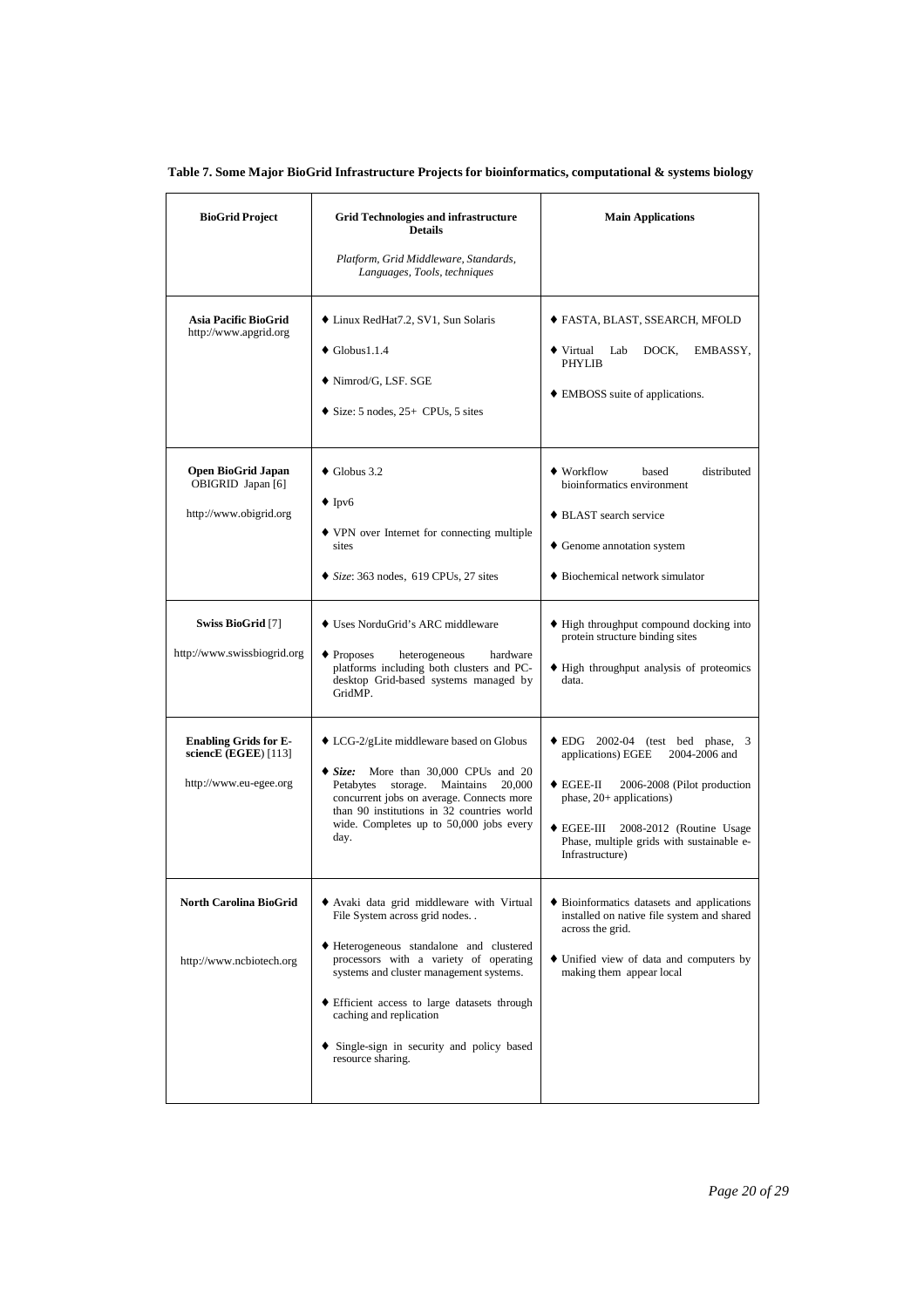These projects include *LCG-2* (http://cern.ch/LCG), *DataGrid* (http://www.edg. org), *DataTag* (http://cern.ch/datatag), *Globus Alliance* (http://www.globus.org), *GriPhyN* (http:// www.griphyn .org) and *iVDGL* (http://www .ivdgl.org). Several bio-applications [96] have been implemented on top of EGEE platform and various other resource-hungry biological projects (such as BioInfoGrid (http://www.bioinfogrid.eu/), WISDOM (http://wisdom.eu-egee.fr) and EMBRACE (http://www.embracegrid.info)) are also continuously making use of EGEE infrastructure. In order to provide an illustration and understanding of how to make use of EGEE grid infrastructure and services for life sciences, we provide here an overview of the latest version of its grid middleware.

#### **3.1.1. Authentication and security services**

EGEE uses Grid Security Infrastructure (GSI) for authentication (through digital X.509 certificate) and secure communication (through SSL: Secure Socket Layer protocol with enhancements for single sign-on and delegation). Therefore, in order to use the EGEE grid infrastructure resources, the user has to register first and get a digital certificate from appropriate Certificate Authority (CA). When the user signs in with the original digital certificate which is protected with a private key and a password, the system then creates another passwordless temporary certificate called *proxy certificate* that is then associated with every user request and activity.

#### **3.1.2. Information and monitoring services**

The gLite 3 uses Globus MDS (Monitoring and Discovery Service) for resource discovery and status information. Additionally, it uses Relational Grid Monitoring Architecture (R-GMA) for accounting and monitoring. In order to provide more stable information services, the gLite Grid Information Indexing Server (GIIS) uses BDII (Berkeley Database Information Index Server) that stores data in more stable manner than original Globus based GIIS.

#### **3.1.3. Data management services**

Like in traditional computing the primary unit of data management in EGEE grid is also the *file [39]*. gLite provides a location independent way of accessing files on EGEE grid through use of Unix based hierarchical logical file naming mechanism. When a file is registered for the first time on the grid it is assigned a GUID (Grid Unique Identifier that is created from User Unique Identifier; MAC address and a time stamp) and it is bound with an actual physical location represented by SURL (Storage URL). Once a file is registered on the EGEE grid it cannot be modified or updated because the data management system creates several replicas of the file in order to enhance the efficiency of subsequent data access. Thus, updating any single file would create the problem of data inconsistency which has not as yet been solved in EGEE.

#### **3.1.4. Workload management system (Resource Broker)**

The new gLite based work load management system (WMS or resource broker) is capable of receiving even multiple inter-dependent jobs described by Job Description Language (JDL) and it dispatches these jobs to most appropriate grid sites (selection of appropriate grid site is based on the dynamic process of *match-making*) and then keeps tract of the status of the jobs and retrieves the results back when jobs are finished. While dispatching the jobs the resource broker uses Data Location Interface (DLI) service to supply input files along with job to the worker node.

#### **3.2. Organic Grid: self organizing computational biology on Desktop Grid**

The idea of O*rganic Grid [114]* is based on the decentralized functionality and behavior of self organizing, autonomous and adaptive organisms (entities) in natural complex systems. The examples of natural complex systems include functioning of biological systems and behavior of social insects such as ant and bees. The idea of the organic grid leads towards a novel grid infrastructure that could eliminate the limitations of *traditional grid computing.* The main limitation of traditional grid computing lies in their centralized approach. For example, a Globus based computational grid may use a centralized meta-scheduler and thus it would be limited to smaller number of machines only. Similarly, *Desktops Grid Computing* based on distributed computing infrastructure such as BOINC may use centralized master/slave approach and thus would be only suitable for coarse-grained independent jobs only. The idea of Organic Grid is to provide a *'ubiquitous'* type peer-to-peer grid computing model capable of executing arbitrary computing tasks on a very large number of machines over network of any quality, by redesigning the existing desktop computing model in a way that it supports distributed adaptive scheduling through the use of mobile agents.

In essence it means that, a user application submitted on such type of architecture would be encapsulated in some type of a mobile agent containing the application code along with the scheduling code. After encapsulation, the mobile agent can decide itself (based on its scheduling code and the network information) to move to any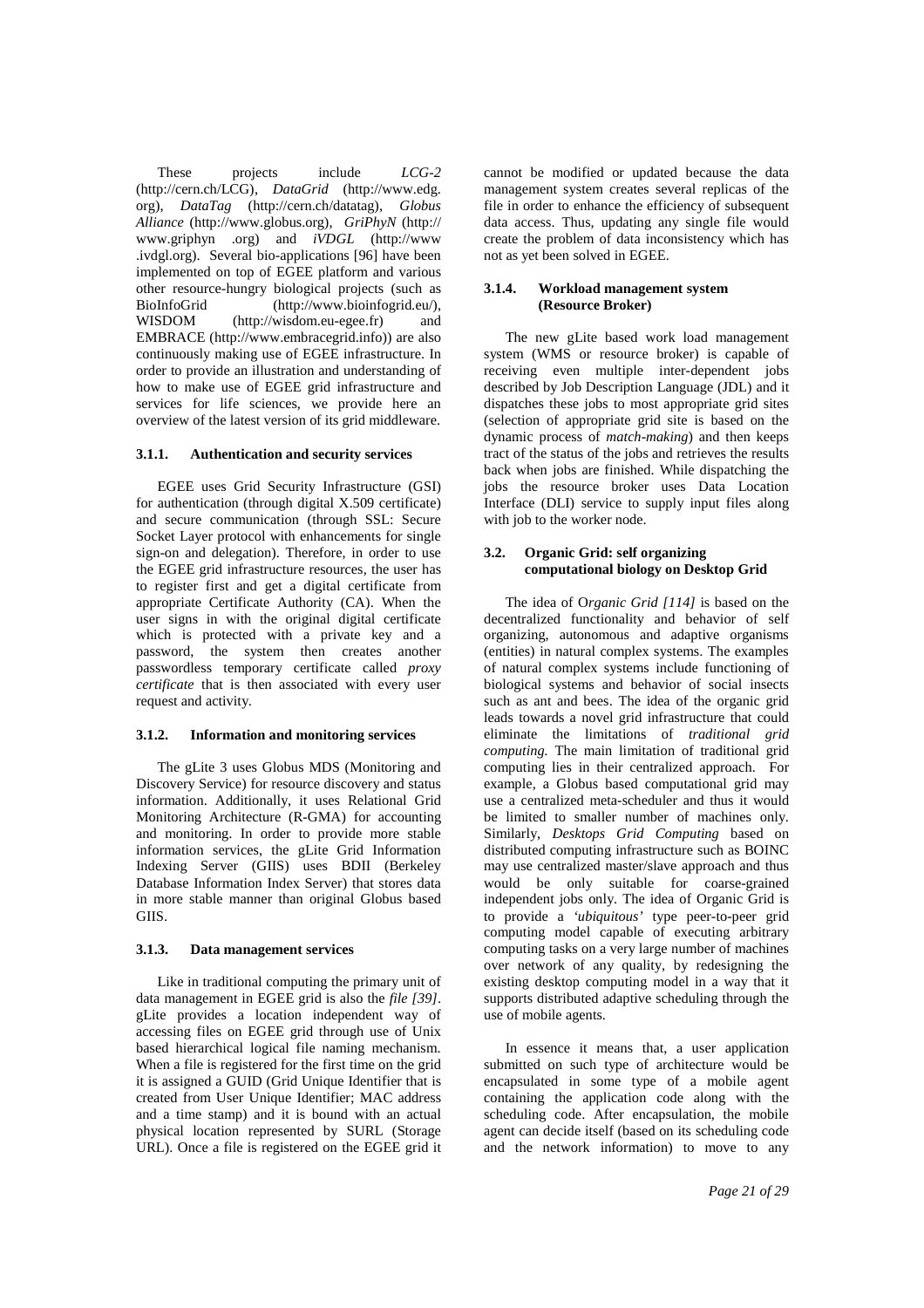machine that has appropriate resources needed for the proper execution of the application. This type of mechanism provides the same type of user-level abstractness as provided by traditional Globus-based grid but additionally it builds on decentralized scheduling approach that enables the grid to span to very large number of machines in a more dynamic peer-to-peer computing model. The use of mobile agents (which are based on RMI mechanism that is built on top of client/server architecture) as compared to their alternate service based architecture, provides higher level of ease and abstractedness in terms of validation (*experimentation*) of different types of scheduling, monitoring and migration schemes. Although the project uses a scheduling scheme that builds on treestructured overlay network, it is made adaptive based on some value of application specific performance metric. For example, the performance metric for a data-intensive application such as BLAST would give high consideration to bandwidth capacity of the communication link before actually scheduling the job on a particular node. Similarly, it will select a high-speed node for another application that comes under the class of compute-intensive applications. Furthermore, in order to provide uninterrupted execution with dynamic and transparent migration features the project makes use of *strongly* mobile agents instead of traditional *weakly* mobile agents (Java based mobile agents that cannot access their state information). Following the common practice in grid computing research, the proof-of-concept has been demonstrated with the execution of NCBI BLAST (that falls in the class of independent task application) on a cluster of 18 machines with heterogeneous platform and ranked under the categories of fast, medium and slow through the introduction of appropriate delays in the application code. The overall task required the comparison of a 256 KB sequence against a set of 320 data chunks each of size 512 KB. This gave rise to 320 subtasks, each responsible for matching the candidate 256 KB sequence against one specific 512 KB data chunk. The project successfully carried out the execution of these tasks and it has been observed that by adopting the scheduling according to the dynamics of the architecture greatly improves performance and quality of results. The project is being further extended to provide the support for different categories of applications and enabling the user to configure different scheduling schemes for different applications through some easy to use APIs.

## **3.3. Advancing Clinico-Genomic Trials on Cancer (ACGT)**

ACGT is a Europe wide integrated biomedical grid for post-genomic research on cancer (http://www. eu-acgt.org) [115]. It intends to builds

on the results of other biomedical grid projects such as caBIG, BIRN, MEDIGRID and MyGrid. The project is based on open source and open access architecture and provides basic tools and services required for medical knowledge discovery, analysis and visualization. The overall grid infrastructure and services are aimed to provide an environment that could help scientists to:

- a) Reveal the effect of genetic variations on oncogenesis
- b) Promote the molecular classification of cancer and development of individual therapies
- c) Modelling of in-silico tumour growth and therapy response

In order to create the required environment that supports the implementation of these objectives, ACGT focuses on the development of a virtual web that interconnects various cancer related centres, organizations and individual investigators across the Europe through appropriate web and grid technologies. Mainly, it uses semantic web and ontologies for data integration and knowledge discovery and Globus toolkit with its WS-GRAM, MDS and GSI services for cross organization resource sharing, job execution, monitoring and result visualization. Additionally, ACGT also uses some higher level grid services from Gridge framework developed at Poznan Supercomputing and Networking Centre (PSNC) [116]. These services include GRMS (Grid Resource Management System), GAS (Grid Authorization System) and DMS (Data Management System). These additional services provide the required level of dynamic and policy-based resource management; efficient and reliable data handling; and monitoring and visualization of results. Fig. (**6**) provides a usage scenario of these services in the context of ACGT environment.

#### **3.4. KidneyGrid**

KindneyGrid project [8] uses web service-based technologies to develop a collaborative e-Research platform in the form of a virtual organization that interconnects and provides interaction among different entities (e.g. kidney model developers, resources and users) related to the study of human and animal kidneys. Fig (**7**) shows the basic architecture of the system along with the list of typical interactions among its components. The interaction among heterogeneous legacy components and the overall functionality of the project has been achieved by using following web and grid technologies [8]:

♦ *Gridsphere Framework for portal development*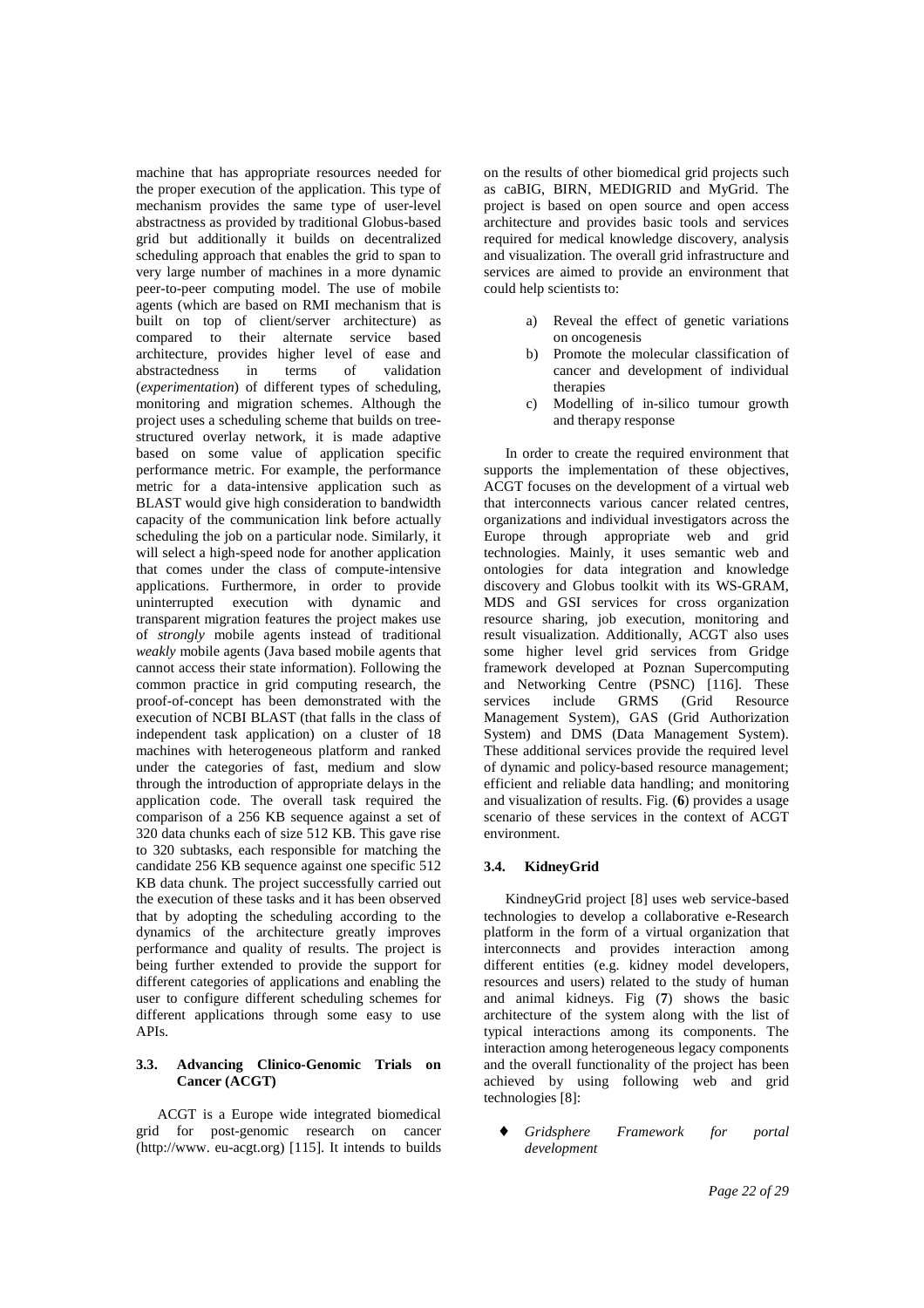

 **Fig. ( 6).** ACGT integrated environment usage scenario (reproduced from [116])

- ♦ *MyProxy for virtual organization*
- $Gridbus$  as application level meta-scheduler *(resource broker)*
- WSRF for the development of wrappers that *provide interaction among legacy resources and application and*
- ♦ *GT4, Unicore, Alchemi as core grid middleware at different sites*

The project has been tested and evaluated by the implementation of a medullary kidney model. It allows the user to compose, run and monitor an insilico experiment by selecting appropriate kidney model and required parameters through a web-based user interface. The results of the experiment are also displayed with the help of suitable visualization tools.

#### **3.5. Virtual Laboratory**

Virtual laboratory project [9] develops an integrated e-Research environment that could provide the computational power and fast access to databases required for molecular modelling-based drug design. The process of molecular modelling requires each target protein to be screened out against all the molecules stored in a particular chemical database (CDB). Given the huge size of CDBs (millions of compounds in a single database), it requires decades of years on a single computer to complete a single docking experiment. This time could be reduced to a single day or even less than that, with a grid based architecture as shown in Fig. (**7**). As a testbed, the Virtual Laboratory project interconnects geographically distributed resources at three main sites i.e. Monash University, Melbourne, Australia; AIST, Tokyo, Japan; and Argonne National Lab., Chicago, USA. It uses Nimrod parameter modelling tools to adopt DOCK molecular modelling software to run as a parametric sweep application in the grid environment. DOCK jobs are scheduled on the grid by using Nimrod/G resource broker. Each resource on the grid is accessed via Globus where as GRACE software toolkit has been used for resource trading. Similarly, some intelligent tools were used for chemical database management.

The virtual laboratory architecture has been tested with the molecular docking of some 200 molecules from *aldrich 300* CDB using the 3D structure of *endothelin converting enzyme* (ECE) as a target receptor that is involved in hypotension. With the value of range parameter 'ligand-number' from 1 to 200 and step size of 1, there were 200 docking jobs.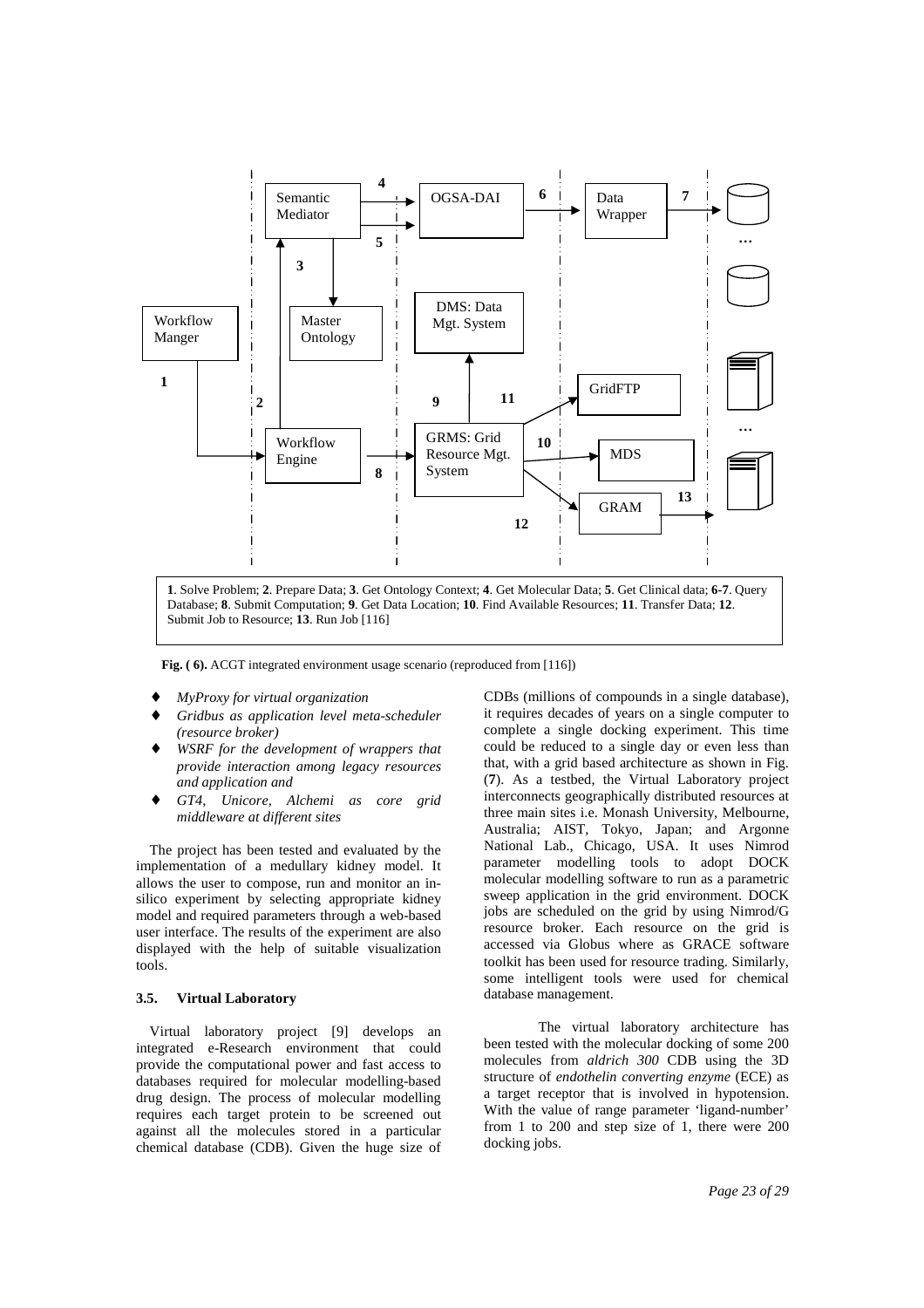

connectivity to resources if they are available in the local mirror; *6.* Broker provides connectivity to remote resources; *7.* User and experiment state information; *8.* Results on desktop; *9.* External visualization resources [8]

Fig. (7) Architecture of the KidneyGrid project: steps 1-9 illustrate a typical user/component interaction and activities in the system (Reproduced from [8]).

The common input files and executables required for these jobs were pre-staged on all the grid resources at different sites using *globus-rcp* command. These jobs were successfully scheduled and executed on the available resources using deadline and budget constraints optimization schemes for meeting the user requirements regarding the completion time and affordable amount of money (see [117]). As a result of these experiments it has been proved that economy driven and serviceoriented architectures provide the best utilization of grid resources.

## **4. CONCLUSIONS AND FUTURE RECOMMENDATIONS**

This paper presents a scrupulous analysis of the state-of-the-art in web and grid technology for

bioinformatics, computational biology and systems biology in a manner that provides a clear picture of currently available technological solutions for a very wide range of problems. While surveying the literature, it has been observed that there are many grid-based PSEs, Workflow Management Systems, Portals and Toolkits under the name of Bioinformatics but not as many for Systems or Computational Biology. However, in each case a mix of projects and applications has been found overlapping from bioinformatics to computational and systems biology. Thus, the paper provides a synthetic overview of several major contributions under each technological category in a way that could help and serve a wide range of individuals and organizations interested in:

- ♦ Setting up a local, enterprise or global IT infrastructure for life sciences.
- Solving a particular life science related problem by selecting the most appropriate technological options that have been successfully demonstrated and reported herein.
- Migrating already existing bioinformatics legacy applications, tools and services to a grid-enabled environment in a way that requires less effort and is motivated with previous related studies provided herein.
- Comparing a newly developed application/ service features with those currently available.
- Starting a research and development career related to the use of web and grid technology for biosciences.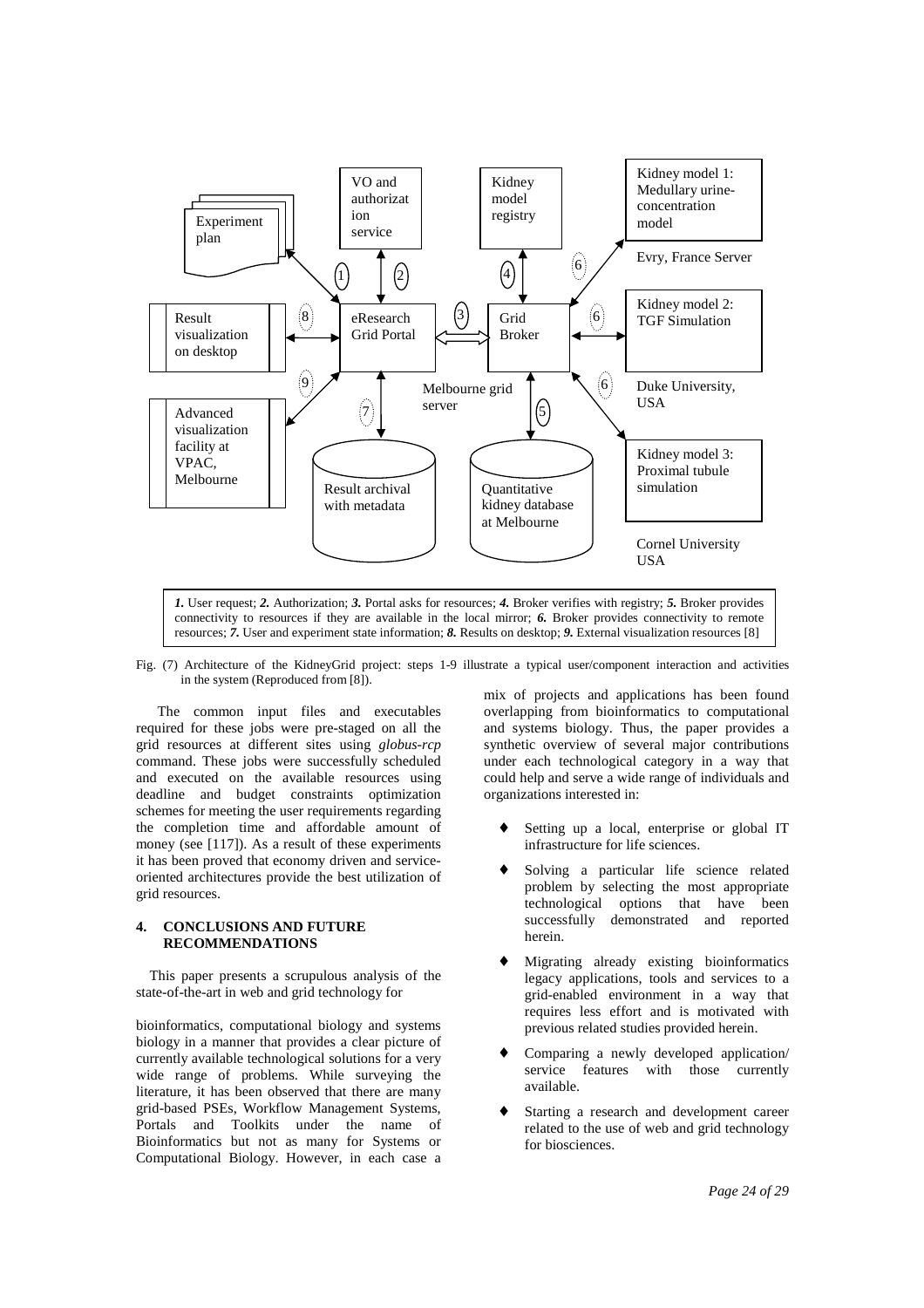Based on the analyses of the state-of-the-art we identify bellow some key open problems:

- The use of semantic web technologies such as domain ontologies for life sciences is still not at its full level of maturity, perhaps because of semi-structured nature of XML and limited expressiveness of ontology languages [28].
- Biological data analysis and management is still quite a difficult job because of the lack of development and adaptation of optimized and unified data models and query engines.
- Some of the existing bioinformatics ontologies and workflow management systems are simply in the form of Directed Acyclic Graphs (DAGs) and their descriptions are lacking expressiveness in terms of formal logic [86]
- Lack of open-source standards and tools required for the development of thesaurus and meta-thesaurus services [22].
- Need of appropriate query, visualization and authorization mechanism for the management of provenance data and meta-data in in-silico experiments [10, 86].
- Some of the BioGrid projects seem to be discontinued in terms of information updating. This might arise from funding problems or difficulties associated with their implementation.
- There is a lack of domain specific mature application programming models, toolkits and APIs for grid-enabled application development, deployment, debugging and testing.
- There still seems to be a gap between the application layer and middleware layer of a typical BioGrid infrastructure because existing middleware services do not fully facilitate the demands of applications such as there is no proper support in any grid middleware for automatic application deployment on all grid nodes.
- It is not trivial to deploy existing bioinformatics applications on available grid testbed (such as NGS, EGEE etc), as this requires the installation and configuration of specific operating system and grid middleware toolkits, which is not, from a biologist end-user point of view, a trivial task.
- It has been observed that there are still many issues with grid based workflow management

systems in terms of their support for complex operations (such as loops), legacy bioinformatics applications and tools, use of proper ontology and web services etc. [86].

- The job submission process on existing grid infrastructures seems to be quite complex because of inappropriate maturity of resource broker services.
- ♦ Lack of appropriate implementation initiative regarding knowledge grid infrastructure for life sciences.

These facts provide evidence that web and grid technologies are still moving from an infant to a semi-mature state in terms of their proper application and use in life sciences. We believe that much work is to be done in easing the task of exploiting these technologies properly. In particular we recommend:

- Automation of the grid deployment process for legacy applications
- Domain specific Grid application programming models with appropriate toolkits and libraries
- More user friendly interfaces with dynamic problem solving environments, portals and workflows
- Complete virtualization of all resources needed for the development, deployment and execution of an application
- Application of agent technology to support modeling and simulation of complex biological processes
- A single unified grid middleware that could provide the services for Data, Computing, Service and Knowledge Grid
- Bringing the grid middleware at the level of operating system in terms of its ease of use, efficiency and reliability. It should be an operating system for a word wide virtual supercomputer.
- Implementation of more dynamic service and knowledge grid infrastructures for life sciences.
- Development of sophisticated data management services for aggregation, integration, query, visualization and inference of complex biological knowledge and data

Needless to say that the actual list of key open problems is far larger, but the above mentioned are some of the key issues that most directly affect the biologist.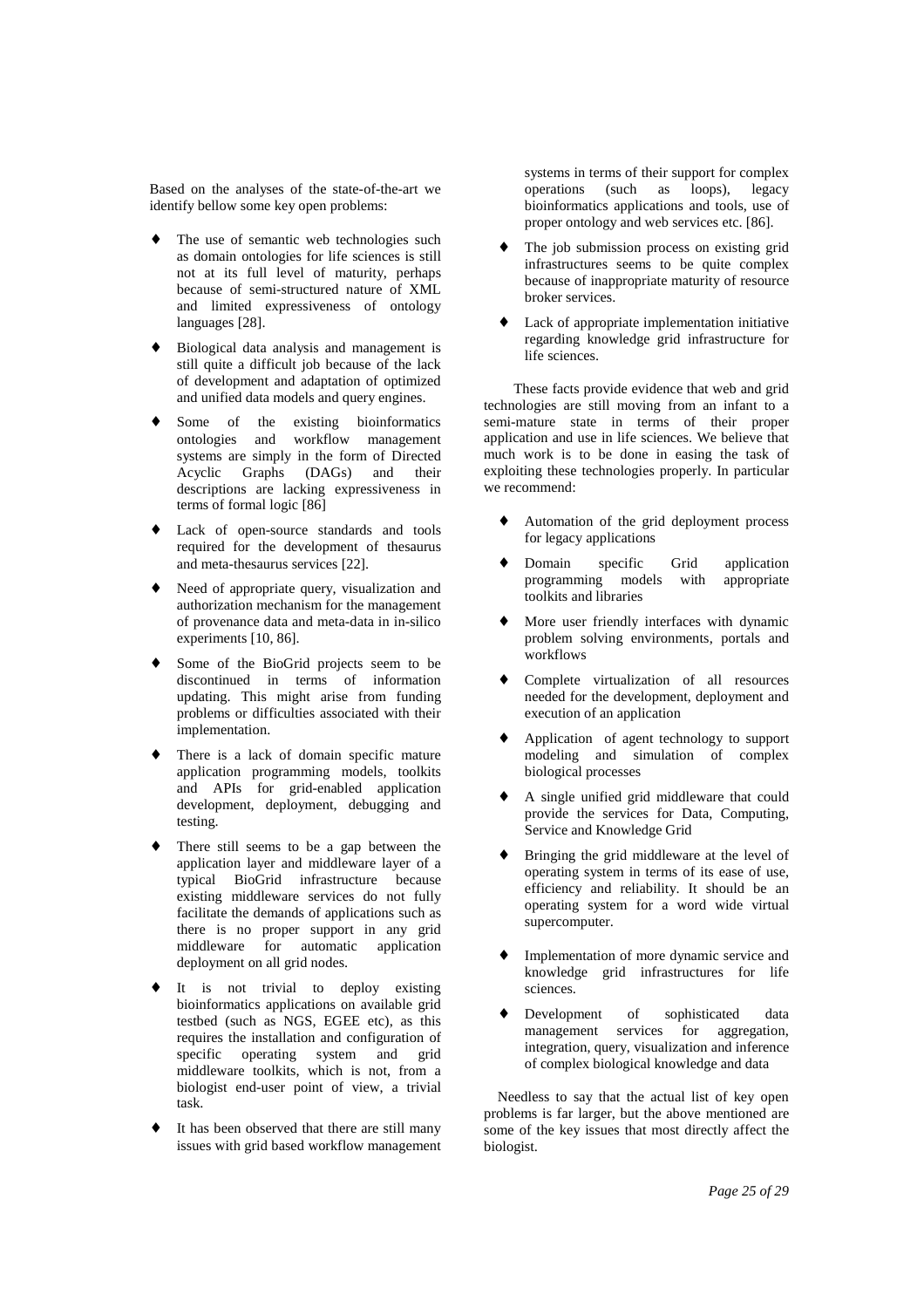#### **5. ACKNOWLEDGEMENTS**

N. Krasnogor acknowledges the BBSRC for project BB/CS11764/1 and EPSRC for projects GR/T07534/01 and EP/D061571/1; Azhar A. Shah acknowledges the University of Sindh, Pakistan for scholarship SU/PLAN/F.SCH/794; Jacek Blazewicz and Piotr Lukasiak acknowledge the KBN for partial research grant. Finally all the authors acknowledge the anonymous reviewers for their valuable suggestions for the improvement of this paper.

#### **ABBREVIATIONS**

| <b>BIRN</b>    | $=$ | <b>Biomedical Informatics Research Network</b> |
|----------------|-----|------------------------------------------------|
| <b>BRIDGES</b> | $=$ | <b>Biomedical Research Informatics</b>         |
|                |     | Delivered by Grid Enabled Services             |
| DAG            | $=$ | Direct Acyclic Graph                           |
| DAI            | $=$ | Data Access and Integrator                     |
| <b>DMS</b>     | $=$ | Data Management Service                        |
| <b>DQP</b>     | $=$ | <b>Distributed Query Processor</b>             |
| EBI            | $=$ | European Bioinformatics Institute              |
| <b>EDG</b>     | $=$ | European Data Grid                             |
| <b>EGEE</b>    | $=$ | Enabling Grid for EscienceE                    |
| <b>EMBOSS</b>  | $=$ | European Molecular Biology Open                |
|                |     | Software Suite                                 |
| <b>EMBRACE</b> | =   | European Model for Bioinformatics              |
|                |     | Research and Community Education               |
| GEBAF          | $=$ | Grid Enabled Bioinformatics Application        |
|                |     | Framework                                      |
| <b>GLAD</b>    | $=$ | Grid Life Science Application Developer        |
| GSI            | $=$ | Grid Security Infrastructure                   |
| GUI            | $=$ | Graphical User Interface                       |
| JDL            | $=$ | <b>Job Description Language</b>                |
| $_{\rm LCG}$   | $=$ | <b>LHC</b> Computing Grid                      |
| LHC            | $=$ | Large Hadron Collider                          |
| LIM            | $=$ | Laboratory Information Mgt. System             |
| <b>LRMS</b>    | $=$ | Local Resource Management System               |
| LSF            | $=$ | <b>Load Sharing Facility</b>                   |
| <b>LSIDs</b>   | $=$ | Life Science Identifiers                       |
| <b>MIAME</b>   | $=$ | Minimum Information About a Microarray         |
|                |     | Experiment                                     |
| <b>NCBI</b>    | $=$ | National Center for Biomedical Informatic      |
| NGS            | $=$ | National Grid Service                          |
| <b>OGSA</b>    | $=$ | Open Grid Service Architecture                 |
| OWL            | $=$ | Web Ontology Language                          |
| PBS            | $=$ | Portable Batch System                          |
| <b>PSE</b>     | $=$ | Problem Solving Environment                    |
| RDF            | $=$ | <b>Resource Description Framework</b>          |
| <b>RFTP</b>    | $=$ | Reliable File Transfer Protocol                |
| SGE            | $=$ | Sun Grid Engine                                |
| SOAP           | $=$ | Simple Object Access Protocol                  |
| <b>SRB</b>     | $=$ | <b>Storage Resource Broker</b>                 |
| SWRL           | $=$ | Semantic Web Rules-Language                    |
| <b>UDDI</b>    | $=$ | Universal Description, Discovery and           |
|                |     | Integration                                    |
| WFMS           | $=$ | Workflow Management System                     |
| <b>WISDOM</b>  | $=$ | Wide In Silico Docking On Malaria              |
| <b>WSDL</b>    | $=$ | Web Service Description Language               |
| WSRF           | $=$ | Web Service Resource Framework                 |
| XML            | $=$ | eXtensible Markup Language                     |

#### **REFERENCES**

- 1. Wooley JC, Lin HS, Catalyzing Inquiry at the Interface of Computing and Biology, Washington, DC: National Academic Press. 2005
- 2. Malakoff D. NIH urged to fund centers to merge computing and biology*. Science* **1999**; 284: 1742.
- 3. Galperin MY. The Molecular Biology Database Collection: 2005 update*. Nucleic Acids Res* **2005**; 33: D5-24.
- 4. Baru C, Moore R, Rajasekar A, Wan M, The SDSC Storage Resource Broker, in *CASCON'98 Conference*  1998: Canada.
- 5. Haas LM, Schwarz PM, Kodali P, et DiscoveryLink: A system for integrated access to life sciences data sources*. IBM Systems Jour.* **2001**; 40: 464-88.
- 6. Susumu D, Kazutoshi F, Hideo M, Haruki NShinji S. An Empirical Study of Grid Applications in Life Science - Lesson learnt from Biogrid project in Japan. *Int. Jour. of Inf. Tech.* **2005**; 11: 16-28.
- 7. Podvinec M, Maffioletti S, Kunszt P et al., The SwissBioGrid Project: Objectives, Preliminary Results and Lessons Learned, in *2nd IEEE International Conference on e-Science and Grid Computing (e-Science 2006) – Workshop on Production Grids*. 2006, IEEE Computer Society Press: Amsterdam, Netherlands.
- 8. Chu X, Lonie A, Harris P, Thomas SR, Buyya R, KidneyGrid: A Grid Platform for Integration of Distributed Kidney Models and Resources, in *4th International Workshop on Middleware for Grid Computing MGC 2006*. 2006, ACM Press, New York, USA: Melbourne, Australia.
- 9. Buyya R, Branson K, Giddy J, Abromson D. The Virtual Laboratory: Enabling Molecular Modeling for Drug Design on the World Wide Grid*. Concurrency Computat: Pract. and Exper.* **2003**; 15:1-25.
- 10. Stevens RD, Robinson AJ, Goble CA. myGrid: personalised bioinformatics on the information grid*. Bioinformatics* **2003**; 19 Suppl 1: i302-4.
- 11. Goble C, Wroe C, Steven R, myGrid consortium. The myGrid project: services, architecture and myGrid project: services, architecture and demonstrator, in*. Proceedings UK e-Science All Hands Meeting* 2003, Nottingham, UK.
- 12. Wilkinson MD, Links M. BioMOBY: an open source biological web services proposal*. Brief Bioinform* **2002**; 3: 331-41.
- 13. Wilkinson M, Schoof H, Ernst R, Haase D. BioMOBY successfully integrates distributed heterogeneous bioinformatics Web Services. The PlaNet exemplar case*. Plant Physiol* **2005**; 138: 5-17.
- 14. Kerhornou A, Guigo R. BioMoby web services to support clustering of co-regulated genes based on similarity of promoter configurations*. Bioinformatics* **2007**; 23: 1831-33.
- 15. Rice P, Longden I, Bleasby A. EMBOSS: the European Molecular Biology Open Software Suite*. Trends Genet* **2000**; 16: 276-83.
- 16. Guillermo PT, Oscar P, Emilio LZ, A Survey on Grid Architectures for Bioinformatics, in: Beniamino DM, Jack D, Adolfy H, Laurence TY, Hans Z, Eds. Engineering The Grid: Status and Perspective, American Scientific Publishers: USA 2006.
- 17. Krishnan A. A survey of life sciences applications on the grid*. New Generation Computing Archive* **2004**; 22: 111-26.
- 18. Naseer A, Stergioulas LK, Integrating Grid and Web Services: A Critical Assessment of Methods and Implications to Resource Discovery, in *2nd Workshop on Innovations in Web Infrastructure* 2005: Edinburgh, UK.
- 19. Luck R. *Networking Requirements of the Life Sciences Community*. 2005 [cited 2007 August]; Available from:
- http://www.geant2.net/upload/pdf/Lueck\_Rupert.pdf. 20. Cheung KH, Smith AK, Yip KYL, Baker CJO,
	- Gerstein MB, Semantic Web Approach to Database Integration in the Life Sciences, in: Baker C, Cheung K Eds. LNCS - Semantic Web: Revolutionizing Knowledge Discovery in the Life Sciences, Springer:  $NY 2007:11-30.$
- 21. Wang X, Gorlitsky R, Almeida JS. From XML to RDF: how semantic web technologies will change the design of 'omic' standards*. Nat Biotechnol* **2005**; 23: 1099-103.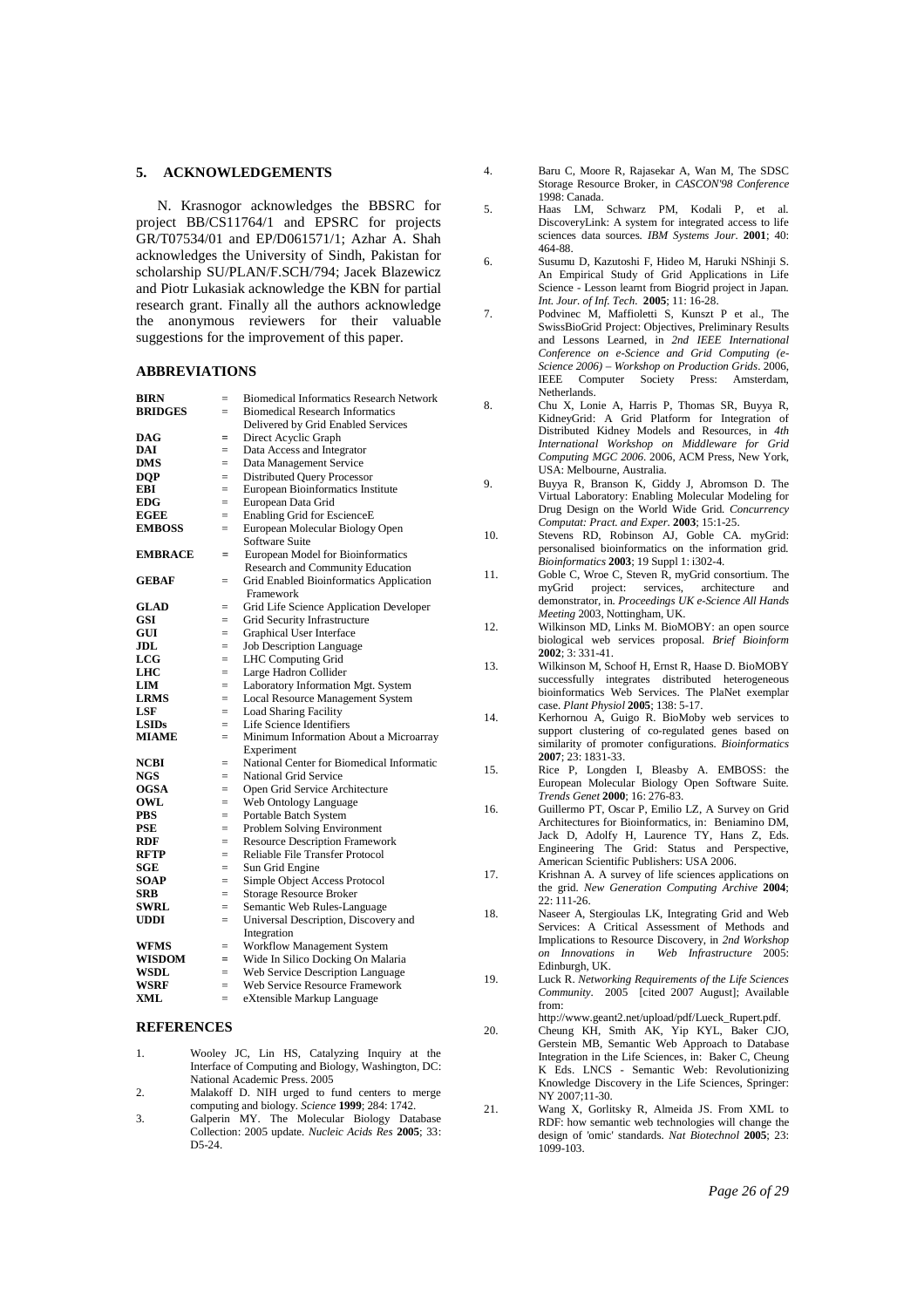- 22. Sahoo SS, Thomas C, Sheth A, York WS, Tartir S, Knowledge Modeling and its Application in Life Sciences: Tale of two Ontologies, in *15th International Conference of World Wide Web* 2006: Edinburgh, UK.
- 23. Horrocks I, Patel-Schneider PF, Harmelen FV. From SHIQ and RDF to OWL: the making of a Web Ontology Language*. Jour. of Web Semantics* **2003**; 1: 07-26.
- 24. Chen YP, Chen Q, Analyzing inconsistency toward enhancing integration of biological molecular databases, in *Proceedings of 4th Asia-Pacific Bioinformatics Conference* 2006: Taipei, Taiwan.
- 25. Zhao J, Wroe C, Goble C, et al., Using Semantic Web Technologies for Representing E-science Provenance, in: Sheila MA, Dimitris P, Frank H Eds. LNCS - The Semantic Web - ISWC 2004 Springer Berlin / Heidelberg; 92-106.
- 26. Ouan D, Karger DR, How to make a semantic web browser, in *Thirteenth International World Wide Web Conference*. 2004, ACM.
- 27. The Gene Ontology Consortium. Creating the gene ontology resource: design and implementation*. Genome Res* **2001**; 11: 1425-33.
- 28. The Gene Ontology Consortium. The Gene Ontology (GO) project in 2006*. Nucleic Acids Res* **2006**; 34: D322-28.
- 29. Ruttenberg A, Rees J, Luciano J, Experience using OWL DL for the exchange of biological pathway information, in *Workshop on OWL Experiences and Directions*, Grau BC, Horrocks I, Parsia B, Patel-Schneider PF Eds. 2005: Galway, Ireland.
- 30. Ruttenberg A, Rees J, Zucker J, What BioPAX communicates and how to extend OWL to help it, in *OWL: Experiences and Directions Workshop Series*  2006: Manchester, UK.
- 31. Whetzel PL, Parkinson H, Causton HC et al. The MGED Ontology: a resource for semantics-based description of microarray experiments*. Bioinformatics* **2006**; 22: 866-73.
- 32. Navarange M, Game L, Fowler D et al. MiMiR: a comprehensive solution for storage, annotation and exchange of microarray data*. BMC Bioinformatics* **2005**; 6: 268-78.
- 33. Brazma A, Hingamp P, Quackenbush J et al. Minimum information about a microarray experiment (MIAME)-toward standards for microarray data*. Nat Genet* **2001**; 29: 365-71.
- 34. Altunay M, Colonnese D, Warade C. High Throughput Web Services for Life Sciences, in *International Conference on Information Technology: Coding and Computing (ITCC'05)*. 2005.
- 35. Hahn U, Wermter J, Blasczyk R, Horn PA. Text mining: powering the database revolution*. Nature* **2007**; 448: 130.
- 36. Gao HT, Hayes JH, Cai H. Integrating Biological Research through Web Services*. Computer* **2005**; 38: 26-31.
- 37. Foster I, Globus Toolkit Version 4: Software for Service-Oriented Systems, in *IFIP International Conference on Network and Parallel Computing*. 2006, Springer-Verlag, 02-13.
- 38. EGEE. *EGEE-II Overview Paper November 2006*. [Available from: http://www.dcc.ac.uk /events/policy-2006/EGEE-II%20overview %20paper.pdf].
- 39. *gLite3 User Guide*. [Available from: https://edms.cern.ch/file/722398/1.1/gLite-3-User Guide.html].
- 40. Furmento N, Hau J, Lee W, Newhouse S, Darlington J, Implementations of a Service-Oriented Architecture on Top of Jini, JXTA and OGSI, in: Dikaiakos M Eds AxGrids 2004 LNCS Springer-Verlag Berlin Heidelberg. 2004; 90-99.
- 41. Wietrzyk BRadenkovic M, *Semantic Life Science Middleware with Web Service Resource Framework*, in *Fourth All Hands Meeting*. 2005: Nottingham, UK.
- 42. Radenkovic M, Wietrzyk B, Life Science Grid Middleware in A More Dynamic Environment, in *Grid Computing and its Application to Data Analysis (GADA'05)*. 2005: Ayia Napa, Cyprus.
- 43. Luciano JS. PAX of mind for pathway researchers*. Drug Discov Today* **2005**; 10: 937-42.
- 44. Joshi-Tope G, Gillespie M, Vastrik I et al. Reactome: a knowledgebase of biological pathways*. Nucleic Acids Res* **2005**; 33: D428-32.
- 45. Brazma A, Robinson A, Cameron G, Ashburner M. One-stop shop for microarray data*. Nature* **2000**; 403: 699-700.
- 46. Brazma A. On the importance of standardisation in life sciences*. Bioinformatics* **2001**; 17: 113-4.
- 47. Stevens R, Baker P, Bechhofer S et al. TAMBIS: transparent access to multiple bioinformatics information sources*. Bioinformatics* **2000**; 16: 184-89.
- 48. Komatsoulis GA, Warzel DB, Hartel FW et al. caCORE version 3: Implementation of a model driven, service-oriented interoperability*. J Biomed Inform* **2007** (advanced access).
- 49. Maibaum M, Zamboulis L, Rimon G et al. Cluster Based Integration of Heterogeneous Biological Databases Using the AutoMed Toolkit, in *Second International Workshop on Data Integration in the Life Sciences* 2005: San Diego, USA.
- 50. Shannon PT, Reiss DJ, Bonneau R, Baliga NS. The Gaggle: an open-source software system for integrating bioinformatics software and data sources*. BMC Bioinformatics* **2006**; 7: 176-89.
- 51. Karp PD, Riley M, Saier M et al. The EcoCyc and MetaCyc databases*. Nucleic Acids Res* **2000**; 28: 56- 65.
- 52. Rodriguez N, Donizelli M, Novere LN. SBMLeditor: effective creation of models in the Systems Biology Markup language (SBML)*. BMC Bioinformatics* **2007**; 8: 79-87.
- 53. Nickerson D, Hunter P, Using CellML in Computational Models of Multiscale Physiology*. Conf Proc IEEE Eng Med Biol Soc*, **2005**; 6: 6096-6105.
- 54. Bard JB, Rhee SY. Ontologies in biology: design, applications and future challenges*. Nat Rev Genet* **2004**; 5: 213-22.
- 55. Stein LD, Mungall C, Shu S et al. The generic genome browser: a building block for a model organism system database*. Genome Res* **2002**; 12: 1599-610.
- 56. Hermjakob H, Montecchi-Palazzi L, Bader G et al. The HUPO PSI's molecular interaction format--a community standard for the representation of protein interaction data*. Nat Biotechnol* **2004**; 22: 177-83.
- 57. Merelli E, Armano G, Cannata N et al. Agents in bioinformatics, computational and systems biology*. Brief Bioinform* **2007**; 8: 45-59.
- 58. Luc M, Simon M, Carole G, On the use of agents in a bioinformatics grid, in *Proceedings of the Third International Symposium on Cluster Computing and the Grid*, 2003.
- 59. Bryson K, Luck M, Joy M, Jones D. Agent interaction for bioinformatics data management*. Applied Artificial Intelligence* **2001**; 15: 917–47.
- 60. Decker K, Zheng X, Schmidt C, A Multi-Agent System for Automated Genetic Annotation, in *The fifth ACM International Conference on Autonomous Agents*  2001: Montreal, Canada.
- 61. Foster I. Service-oriented science*. Science* **2005**; 308: 814-17.
- 62. Yen E, Lee HC, Ueng W, Lin S. Building Gridenabled Applications in Bioinformatics and Digital Archive. 2004 [Accessed 31-01-2007]; Available from: http://www2.twgrid.org/event/isgc2004/ presentation/0728/ GridAPs.pdf.
- 63. Jacq N, Blanchet C, Combet C. Grid as a bioinformatics tool*. Parallel Computing* **2004**; 30: 1093 -107.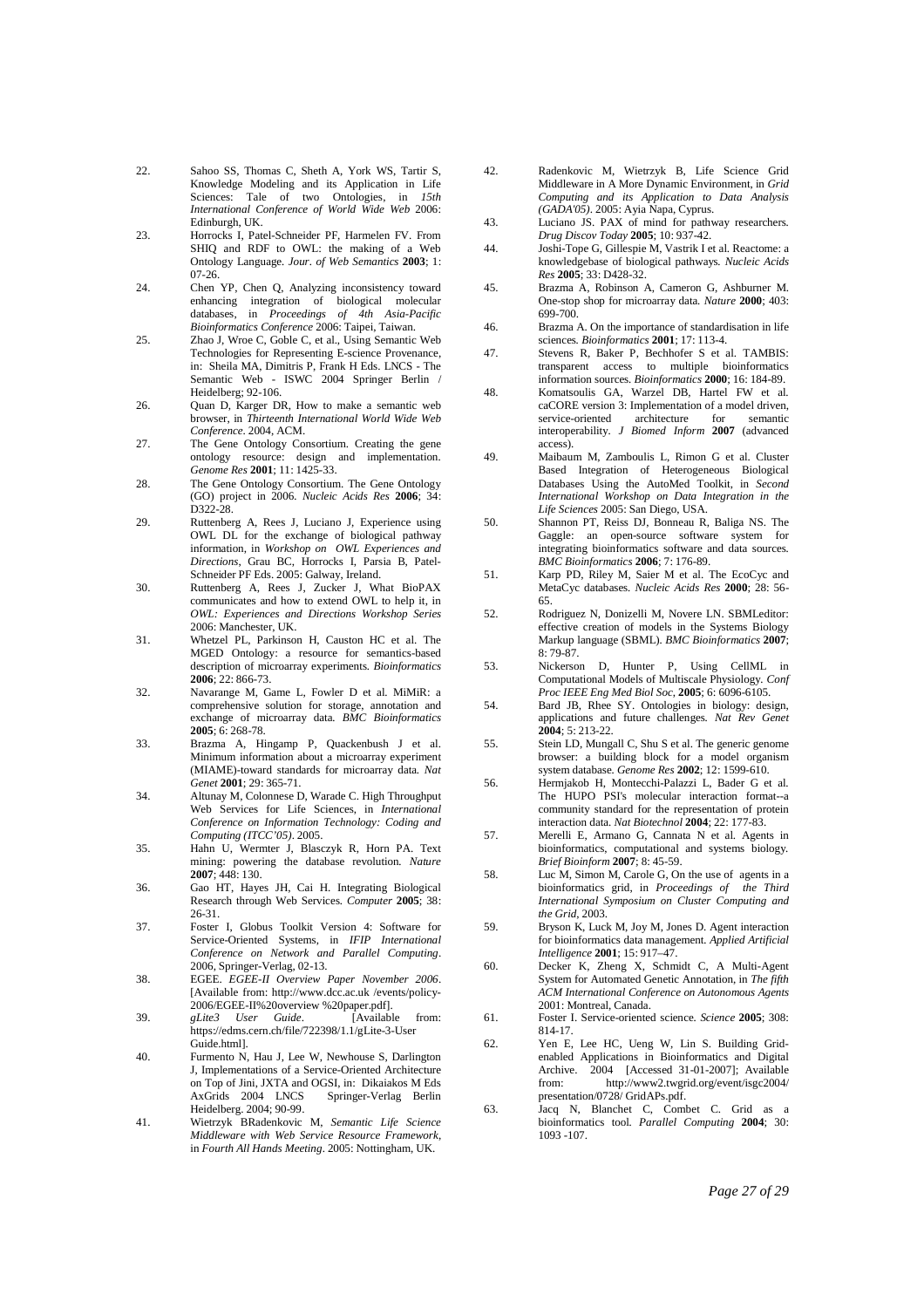- 64. Felsenstein J. Evolutionary trees from DNA sequences: a maximum likelihood approach*. J Mol Evol* **1981**; 17: 368-76.
- 65. Kommineni J, Abramson D. GriddLeS enhancements and building virtual applications for the GRID with legacy components*. Advances in Grid Computing - Egc 2005*, **2005**; 3470: 961-71.
- 66. Nakada H, Sato M, Sekiguchi S. Design and implementations of Ninf: towards a global computing infrastructure*. Future Generation Computer Systems* **1999**; 15: 649-58.
- 67. Thomas M, Mock S, Boisseau J et al., *The GridPort toolkit architecture for building grid portals*, in *Proceedings of the 10th IEEE International Symposium on High Performance Distributed computing (HPDC-01)*. 2001: San Francisco, CA.
- 68. Novotny J. The Grid portal development kit*. Concurrency and Computation: Pract. and Exp.* **2002**; 14:1129–44.
- 69. Chongjie Z. Grid Portal Toolkits, in *Portals Portlets and GridSphere Workshop* 2005: LA, USA.
- 70. Ramakirshnan L, Reed MSC, Tilson JL, Reed DA. Grid Portals for Bioinformatics, in *Second International Workshop Environments*. 2006: USA.
- 71. Altschul SF, Gish W, Miller W, Myers EW, Lipman DJ. Basic Local Alignment Search Tool*. J Mol Biol* **1990**; 215: 403-13.
- 72. Thompson JD, Higgins DG, Gibson TJ. CLUSTAL W: improving the sensitivity of progressive multiple sequence alignment through sequence weighting, position-specific gap penalties and weight matrix choice*. Nucleic Acids Res* **1994**; 22: 4673-80.
- 73. Alameda J, Christie M, Fox G et al. The Open Grid Computing environments collaboration: portlets and services for science gateways*. Concurrency and Computation: Pract. and Exp.* **2007**; 19: 921-42.
- 74. Letondal C. A Web interface generator for molecular biology programs in Unix*. Bioinformatics* **2001**; 17:  $72.82.$
- 75. Sulakhe D, Rodriguez A, D'Souza M et al. GNARE: automated system for high-throughput genome analysis with grid computational backend*. J Clin Monit Comput* **2005**; 19: 361-70.
- 76. Casanova H, Berman F, Bartol T. The Virtual Support for Grid-Enabled Mcell Simulations*. Int. Jour. of High Perform. Computing Appl.* **2004**; 18: 3-17.
- 77. Dhar PK, Meng TC, Somani S et al. Grid Cellware: the first grid-enabled tool for modelling and simulating cellular processes*. Bioinformatics* **2005**; 21: 1284-87.
- 78. Lu E, Xu Z, Sun J. An extendable grid simulation environment based on GridSim*. LNCS- Grid and Cooperative Computing* **2004**: 3032: 205-08.
- 79. Buyya R, Murshed M. GridSim: a toolkit for the modelling and simulation of distributed resource management and scheduling for Grid computing*. Concurrency and Computation: Pract. and Exp.* **2002**;  $14.1175 - 220$
- 80. Lamehamedi H, Shentu Z, Szymanski B, Deelman E, Simulation of Dynamic Data Replication Strategies in Data Grids, in *12th Heterogeneous Computing Workshop*. 2003: Nice, France.
- 81. Teo YM, Wang X, Ng YK. GLAD: a system for developing and deploying large-scale bioinformatics grid*. Bioinformatics* **2005**; 21: 794-802.
- 82. Trelles O. On the parallelization of bioinformatics applications*. Briefings in Bioinformatics* **2001**; 2: 181–94.
- 83. Nobrega R, Barbosa J, Monteiro AP, BioGrid Application Toolkit: a Grid-based Problem Solving Environment Tool for Biomedical Data Analysis, in *VECPAR-7th International Meeting on High Performance Computing for Computational Science*. 2006.
- 84. Cannataro M, Comito C, Schiavo FL, Veltri P. Proteus: A Grid based Problem Solving Environment for Bioinformatics- Architecture and Experiments*. IEEE Computational Intel. Bull.* **2004**; 3: 07-18.
- 85. Choong HS, Byoung JK, Gwan SY. A Model of Problem Solving Environment for Integrated Bioinformatics Solution on Grid by Using Condor, in: Jin H, Pan Y, Xiao N, Sun J Eds. LNCS - GCC 2004, Springer-Verlag Berlin Heidelberg 2004; 3251: 935- 38.
- 86. Tang F, Chua CL, Ho LY et al. Wildfire: distributed, Grid-enabled workflow construction and execution*. BMC Bioinformatics* **2005**; 6: 69-78.
- 87. Hull D, Wolstencroft K, Stevens R et al. Taverna: a tool for building and running workflows of services*. Nucleic Acids Res* **2006**; 34: W729-32.
- 88. Berman F, Chien A, Cooper K. The GrADS Project: Software Support for High-Level Grid Application Development*. Int. Jour. of High Perform. Computing App.* **2001**; 15: 327-44.
- 89. Goodale T, Allen G, Lanfermann G et al. The cactus framework and toolkit: Design and applications Invited talk*. High Performance Computing for Computational Science - Vecpar* **2003**; 2565: 197-227.
- 90. Moskwa S, *A Grid-enabled Bioinformatics Applications Framework (GEBAF)*, Masters Thesis, S*chool of Computer Science*, The University of Adelaide, 2005.
- 91. Stajich JE, Block D, Boulez K et al. The bioperl toolkit: Perl modules for the life sciences*. Genome Res* **2002**; 12:1611-18.
- 92. Abramson D, Buyya R, Giddy J. A computational economy for grid computing and its implementation in the Nimrod-G resource broker*. Future Generation Computer Systems* **2002**; 18: 1061-74.
- 93. Aloisio G, Cafaro M, Fiore S, Mirto M, A WorkFlow Management System for Bioinformatics Grid, in *Network Tools and Applications in Biology (NETTAB) workshops* 2005, Italy.
- 94. Yarkhan A, Dongarra JJ. Biological sequence alignment on the computational grid using the GrADS framework*. Future Generation Computer Systems*  **2005**; 21: 980-86.
- 95. Sinnott R, Atkinson M, Bayer M et al. Grid Services Supporting the Usage of Secure Federated, Distributed Biomedical Data, in *UK e-Science All Hands Meeting*. 2004, Nottingham, UK.
- 96. Blanchet C, Mollon R, Thain D, Deleage G, Grid Deployment of Legacy Bioinformatics Applications with Transparent Data Access, in*. IEEE Conference on Grid Computing* 2006, France.
- 97. Thain D, Livny M. Parrot: an application environment for data intensive computing*. Scalable Computing: Pract. and Exp.* **2005**; 6: 9-18.
- 98. Bairoch A, Apweiler R. The SWISS-PROT protein sequence database and its supplement TrEMBL in 2000*. Nucleic Acids Res* **2000**; 28: 45-8.
- 99. Smith TF, Waterman MS. Identification of Common Molecular Subsequences*. J Mol Biol* **1981**; 147: 195- 97.
- 100. Pearson WR. Searching protein sequence libraries: comparison of the sensitivity and selectivity of the Smith-Waterman and FASTA algorithms*. Genom* **1991**; 11: 635-50.
- 101. Krauter KMaheswaran M, Architecture for a Grid operating system*. LNCS - Grid Computing: Grid 2000 Proceedings* 2001; 1971: 65-76.
- 102. Padala P, Wilson JN. GridOS: Operating system services for Grid Architectures*. LNCS- High Performance Computing - Hipc* 2003; 2913:353-62.
- 103. Huh EN, Mun Y. Performance analysis for real-time grid systems on COTS operating systems*. LNCS-Computational Science 2003; 2660:* 482-90.
- 104. Talia D, Towards GRID Operating Systems: from GLinux to a GVM, in *Workshop on Network Centric Operating Systems* 2005: Bruxelles, Belgium.